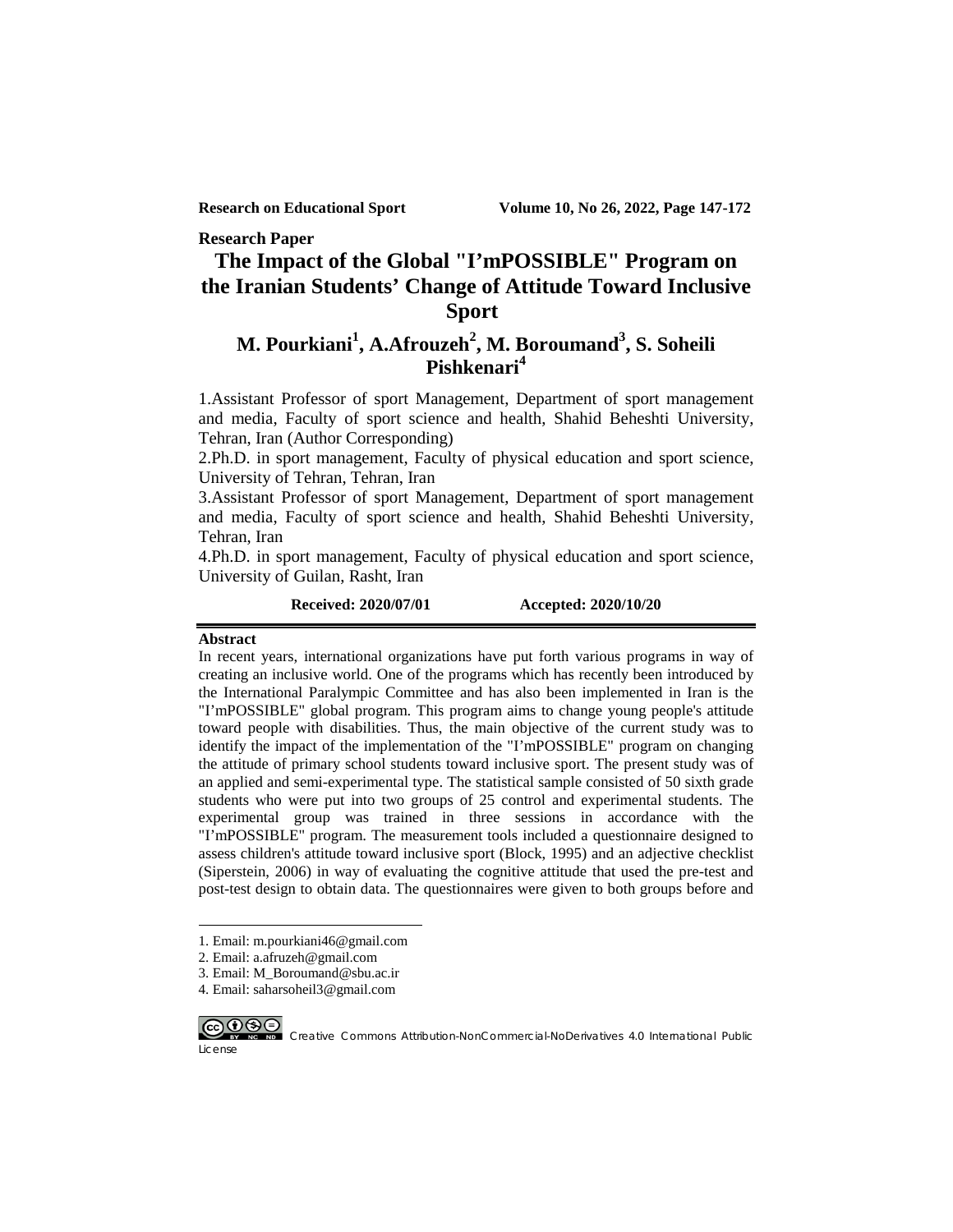#### **Pourkiani: The Impact of the Global "I'mPOSSIBLE"**... **148**

after the implementation of the program. To analyze the variables, the mixed model analysis, the independent T, the follow-up extrapolation as well as the Wilcoxon tests were used. The results indicated that the program had a significant effect on changing the students' attitudes toward inclusive sport. It is suggested that the "I'mPOSSIBLE" program be included in the physical education (PE) curriculum and be implemented continuously in the primary schools in Iran. By implementing this program in schools, a large number of the existing restrictions for people with disabilities in society will be eliminated in addition to improving and promoting a positive attitude towards people with disabilities and their integration into the society.

**Keywords:** Paralympic, Inclusive Sport, I'mPOSSIBLE Program, Sport for Disable Person

# **Extended Abstract Backgraound and purpose**

Disability is an undesirable and unpleasant phenomenon, which may occur during a humans' lifetime. The disabled people may be deprived of all life aspects as well as participation in many social, cultural, sport, and occupational events. Disability causes a low quality of life (Zahirinia, 2011). Inclusion development in various parts of society, such as education, and sports has been introduced as a solution to reduce adverse implications over recent years. In this context, the most substantial comprehensive program has focused on changing attitudes of individuals to promote inclusion in society. Accordingly, the International Paralympic Committee (IPC) has set its prospect to introduce and develop the training "I'mPOSSIBLE" program. This has been done to expand the values and perspectives of the Paralympic Movement among students aged 6-18 years old. I'mPOSSIBLE program aims to change the perception and attitude of young people toward disability through Paralympic values to create an inclusive society. This program was launched in Iran last year by IR.IRAN NPC. Accordingly, the purpose of this study is to identify the impact of the "I'mPOSSIBLE" program on the attitude of elementary students toward the inclusive sport.

#### **Methodology**

This paper was conducted using a quasi-experimental method and pretestposttest design with a control group. The statistical sample comprised 50 sixthgrade elementary students in Tehran that were randomly assigned to two experimental and control groups  $(n=25)$ . The experimental group  $(n=25)$ received the intervention through three 45-minute training sessions of the

License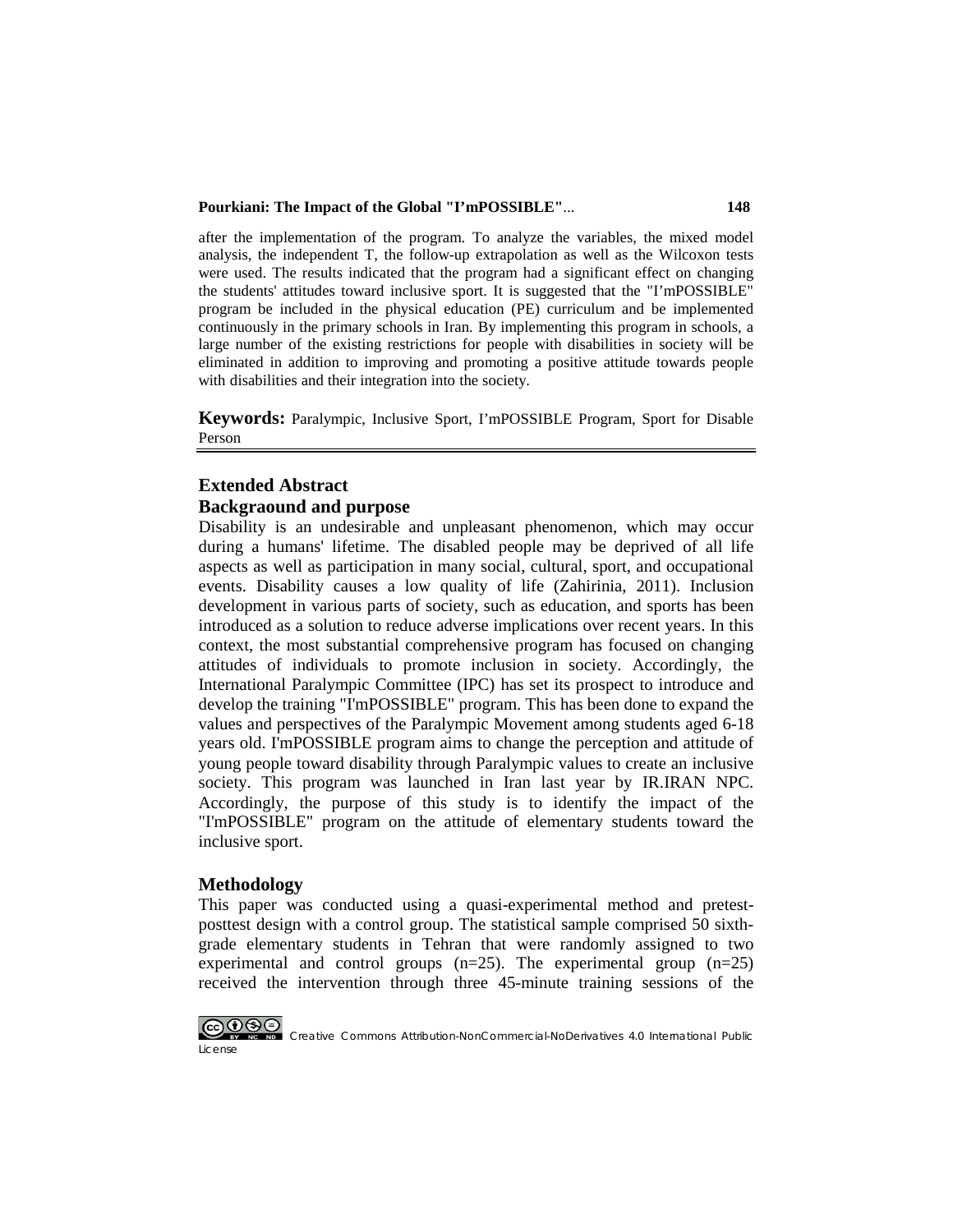#### **149 Research on Educational Sport, Volume 10, No 26, 2022**

"I'mPOSSIBLE" program. Children's Attitudes towards Inclusive Physical Education Questionnaire (CAIPE) (Block, 1995) was employed as a measurement tool. Some of its items were revised by the research team under the authority of expert professors. To assess the face and content validity, the final questionnaire was confirmed. Besides, Siperstein's Adjective Checklist (2006) was used to evaluate cognitive attitude. Both mentioned questionnaires were distributed among control and experimental groups one week before and after the program to collect data. A descriptive report of data was given by using mean, standard deviation, and frequency. To test the normality of data distribution, the Shapiro-Wilk test was used. Levene's test was employed to examine variance homogeneity of attitude toward inclusive sport at school and amending rules. The inferential analysis of variables (attitude toward inclusive sport at school and rules amendment) was done using Mixed ANOVA (2\*2), independent t-test, and Bonferroni Test. The variable of "cognitive attitude" was analyzed using the Wilcoxon Test.

#### **Results**

A significant difference was observed between mean values of attitude toward inclusive sport at school obtained by the intervention (experimental) and control groups in posttest (P=0.001, Mean difference =1.633, Impact factor =0.838). Considering the significant impact of the time factor, the Bonferroni posthoc test was used to find the intragroup difference in each group. Results showed an increase in the mean value of "attitude toward inclusive sport at school" in the intervention group compared to pretest; this increase was statistically significant  $(P=0.001,$  Mean difference  $=$ -1.207, Impact factor  $=$ 0.842). Also, results indicated an increase in the posttest mean value of "attitude toward rules amendment" in the intervention group compared to pretest; this increase was statistically significant  $(P=0.001,$  Mean difference  $=-1.340$ , Impact factor =0.689). There was not, however, any significant difference between pretest and posttest mean values of "attitude toward rules amendment" obtained by the control group (P=0.381, Mean difference =-0.140, Impact factor =0.032).

To compare the mean values of "positive and negative cognitive attitudes" among respondents, Wilcoxon Test was used. Results showed a significant mean difference between "positive and negative cognitive attitudes" of the intervention group in the posttest  $(P=0.001)$ . In other words, the posttest mean values of positive cognitive attitudes in the intervention group were significantly higher than the negative cognitive attitude.

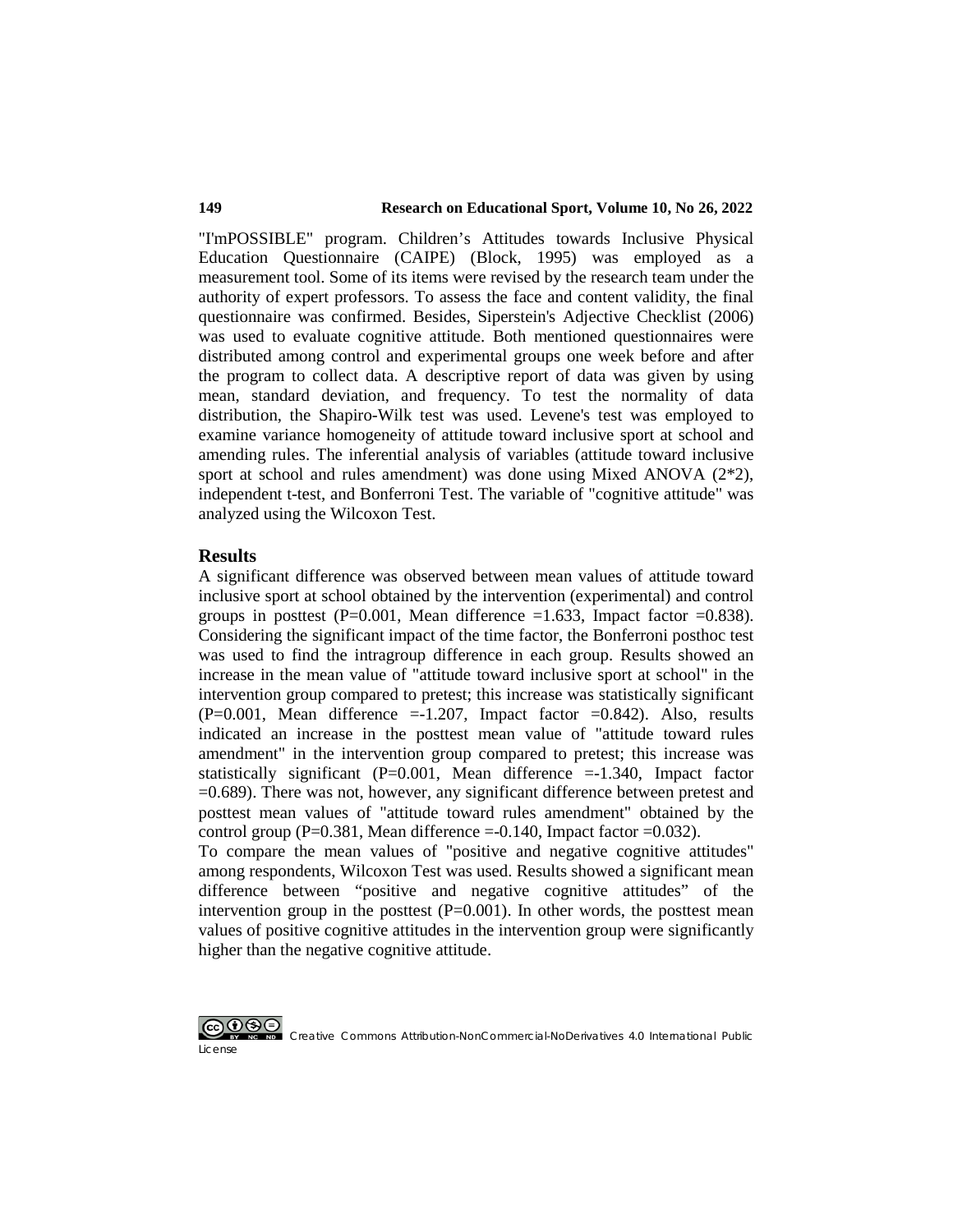**Pourkiani: The Impact of the Global "I'mPOSSIBLE"**... **150**

#### **Discussion and Conclusion**

Findings showed that the "I'mPOSSIBLE" program has a positive impact on the attitude of normal students (without disability) toward the inclusive sport. Seemingly, the content of the "I'mPOSSIBLE" program has changed the perception and attitude of Iranian students toward the inclusive sport. Therefore, it is recommended that the content of the "I'mPOSSIBLE" program be included in in-service courses of physical education teachers to make them familiar with the paralympic movement and inclusive sports. Teachers can lunch this program in schools continuously. Furthermore, it is suggested to include the content of the "I'mPOSSIBLE" program in the physical education curriculum and to execute this program in elementary schools of Iran. In this case, South Korea has approved an Act in 2016 under which local governments should provide all individuals (students, employees, and so on) with educational and training programs. This Act aims to make individuals aware of people who live with a disability. To this end, this plan (actions for the welfare of people with disabilities in South Korea, 2016) is applied twice annually in all high schools of South Korea to raise information about disabled people. This program can be launched in schools not only to improve positive attitudes toward people with disability and their integration in society but also to remove many constraints for disable people in society.

#### **References**

- 1. [Block, M. E. \(1995\). Development and validation of the children's attitudes toward](https://journals.humankinetics.com/view/journals/apaq/12/1/article-p60.xml)  [integrated physical education–revised \(CAIPE–R\) inventory.](https://journals.humankinetics.com/view/journals/apaq/12/1/article-p60.xml) *Adapted Physical [Activity Quarterly](https://journals.humankinetics.com/view/journals/apaq/12/1/article-p60.xml)*, 12(1): 60-77.
- 2. Siperstein, G. (2006). *Adjective checklist (ACL)*[. Boston: Center for Social](https://www.umb.edu/csde/instruments/acl)  [Development and Education, University of Massachusetts](https://www.umb.edu/csde/instruments/acl)
- 3. [Zahirinia, M. \(2011\). An Survey of Personal and Social Consequences of Disability.](http://rdch.ir/article-1-112-en.html)  *Cultural [Journal of Hormozgan](http://rdch.ir/article-1-112-en.html)*, 1(1): 162-180.(Persian).

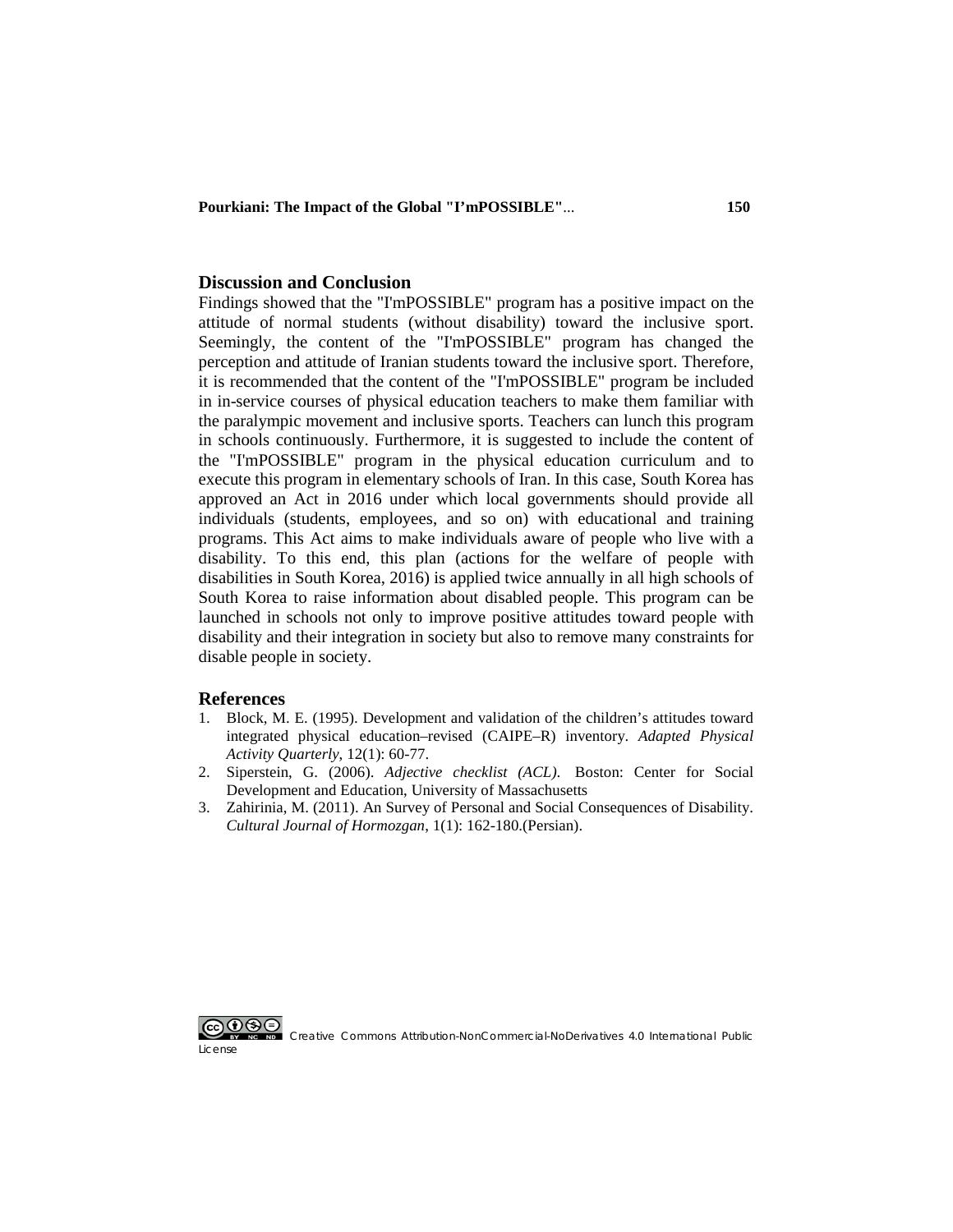**مقالۀ پژوهشی**

**تأثیر اجراي برنامه جهانی «من میتوانم» بر تغییر نگرش دانشآموزان نسبت به ورزش فراگیر**

**4 ، سحر سهیلی پیشکناري <sup>3</sup> ، محمدرضا برومند <sup>2</sup> ، علی افروزه <sup>1</sup> محمد پورکیانی**

.1 استادیار، مدیریت ورزشی، گروه مدیریت ورزشی و رسانه، دانشکده علوم ورزشی و تندرستی، دانشگاه شهید بهشتی، تهران (نویسنده مسئول) .2 دانش آموخته دکتري مدیریت ورزشی، گروه مدیریت ورزشی، دانشکده تربیت بدنی و علوم ورزشی، دانشگاه تهران، تهران .3 استادیار، مدیریت ورزشی، گروه مدیریت ورزشی و رسانه، دانشکده علوم ورزشی و تندرستی، دانشگاه شهید بهشتی، تهران .4 دانش آموخته دکتري مدیریت ورزشی، گروه مدیریت ورزشی ، دانشکده تربیت بدنی و علوم ورزشی، دانشگاه گیلان، رشت **تاریخ دریافت: 1399/04/11 تاریخ پذیرش: 1399/07/29**

#### **چکیده**

**در سالهاي اخیر، سازمانهاي بینالمللی براي خلق یک جهان فراگیر، برنامههاي مختلفی را ارائه کردهاند. یکی از برنامههایی که اخیراً توسط کمیته بینالمللی پارالمپیک معرفی شد و در ایران نیز اجرا شد، برنامه جهانی «من میتوانم» است. این برنامه درصدد است نگرش جوانان را نسبت به افراد داراي معلولیت تغییر دهد. لذا هدف اصلی این پژوهش شناسایی تأثیر اجراي برنامه «من میتوانم» بر تغییر نگرش دانشآموزان مدارس ابتدایی نسبت به ورزش فراگیر بود. راهبرد پژوهش از نوع نیمه تجربی و با استفاده از طرح پیش آزمون-پس آزمون با گروه کنترل بود. نمونۀ آماري شامل 50 نفر از دانشآموزان پایه ششم دبستان بودند که به صورت داوطلبانه در این پژوهش شرکت کردند و در دو گروه 25 نفري کنترل و تجربی جاي گرفتند. گروه تجربی در سه جلسه تحت آموزش برنامههاي من میتوانم قرار گرفتند. ابزار اندازهگیري شامل پرسشنامه نگرش کودکان نسبت به ورزش فراگیر( بلاك، 1995) و چک لیست صفات (سیپراستاین2006،)** 

- 3. Email: M\_Boroumand@sbu.ac.ir
- 4. Email: saharsoheil3@gmail.com



License

 $\overline{a}$ 

<sup>1.</sup> Email: m.pourkiani46@gmail.com

<sup>2.</sup> Email: a.afruzeh@gmail.com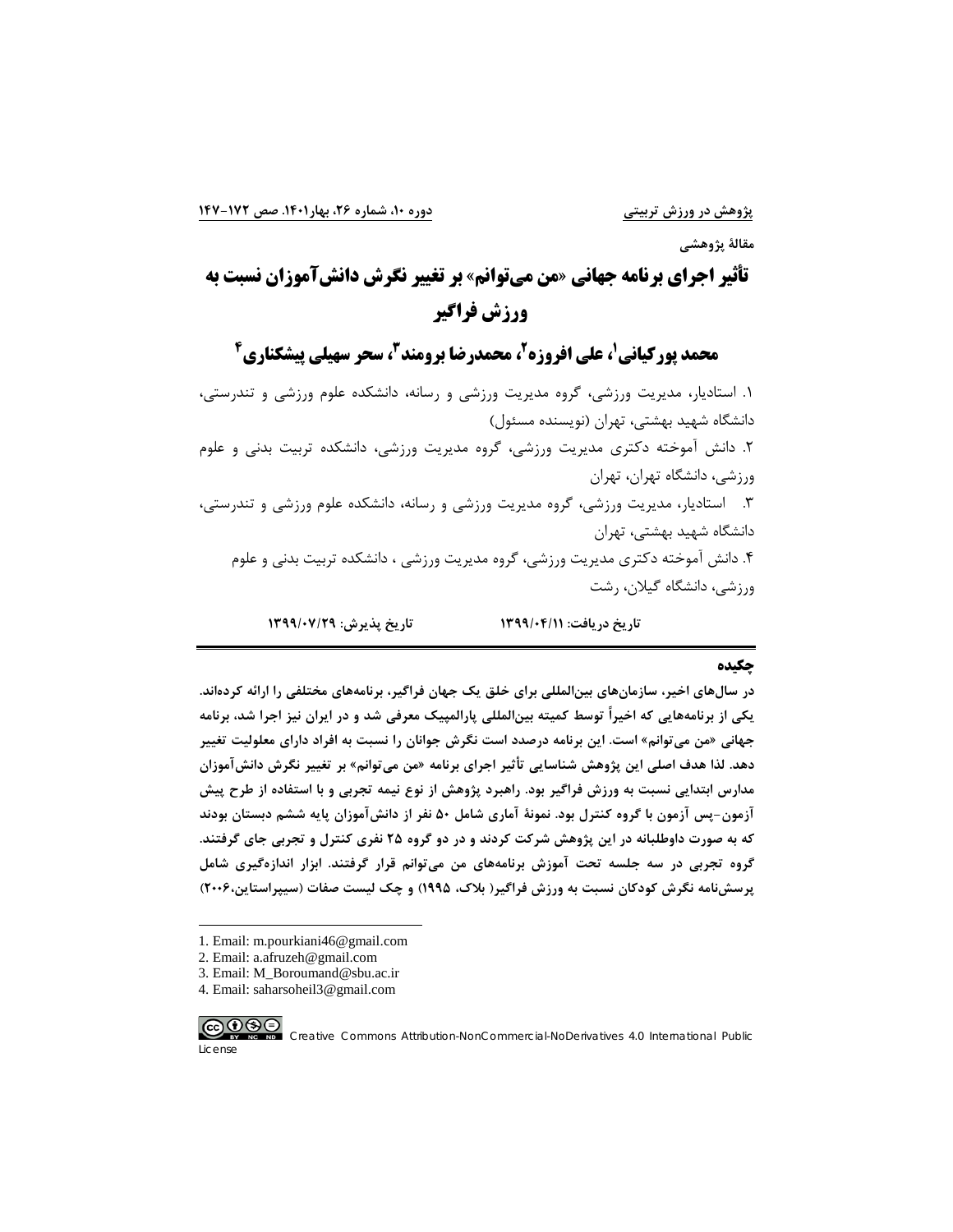**براي ارزیابی نگرش شناختی بود که جهت جمع آوري دادهها، از طرح پیش آزمون و پس آزمون استفاده شد و پرسشنامهها قبل و پس از اجراي برنامه در اختیار هر دو گروه قرار گرفت. براي تجزیه و تحلیل متغیرها از آزمونهاي آنالیز واریانس مختلط، تی مستقل و تعقیبی برونفرونی و همچنین ویلکاکسون استفاده شد. نتایج نشان داد این برنامه تأثیر معناداري بر تغییر نگرش دانشآموزان نسبت به ورزش فراگیر (0/001=p (و همچنین نگرش نسبت به تعدیل قوانین (0/001=p (دارد. پیشنهاد میشود برنامه «من میتوانم» در سرفصلهاي درسی تربیت بدنی قرار گیرد و به صورت مستمر در مدارس ابتدایی ایران اجرا شود. با اجراي این برنامه در مدارس، علاوه بر بهبود و ارتقا نگرش مثبت نسبت به افراد داراي معلولیت و ادغام آنان در جامعه، بسیاري از محدودیتهاي موجود براي افراد داراي معلولیت در جامعه نیز از بین خواهد رفت.** 

**واژگان کلیدي: پارالمپیک، ورزش فراگیر، برنامه من میتوانم، ورزش معلولین**

#### **مقدمه**

طبق آخرین گزارش سازمان جهانی بهداشت در سال ،2018 حدود 15 درصد از جمعیت جهان داراي معلولیت هستند. این در حالی است که سالهاي 1970 تا ،1980 10 درصد از جمعیت جهان داراي معلولیت بوند. پژوهشگران اعتقاد دارند نرخ افزایش معلولیت به علت پیري جمعیت، شیوع سریع بیماريهاي مزمن و یا پیشرفت تجهیزات شناسایی انواع معلولیت است. انتظار میرود در سال ،2050 تعداد افراد داراي معلولیت از 1 بیلیون به 2 بیلیون برسد. معلولیت، پدیدهاي ناخواسته و ناگواري است که گروهی از انسانها ممکن است به ناگزیر در بخشی از زندگی یا تمامی عمر خود به آن دچار شوند، بیشتر افراد داراي معلولیت در تمام جنبههاي زندگی به حاشیه رانده میشوند و همواره از شرکت در رویدادهاي اجتماعی، فرهنگی، ورزشی و شغلی محروم میشوند و کیفیت زندگیشان نیز معمولاً پایین است (ظهیرينیا، 2011). یکی از راهکارهایی که در سالهاي اخیر براي کاهش پیامدهاي منفی مطرح شده است، توسعه فراگیري در بخش هاي مختلف جامعه از جمله آموزش و ورزش است. در آمریکا، فراگیري به عنوان رویکري در نظر گرفته میشود که تمام دانشآموزان شامل دانش

آموزان داراي معلولیت و بدون معلولیت، با همسالان خود در یک کلاس قرار و به طرق مختلف مورد حمایت قرار می گیرند (بلاک ب ۲۰۰۰). باید توجه داشت که فراگیری را نمیتوان به عنوان یک ناهمگونی در سیستم آموزشی در نظر گرفت، بلکه فراگیري فرصتی براي توانمندسازي مدارس در

<span id="page-5-0"></span>[1.](#page-5-0) Block

 $\overline{a}$ 

License

#### <u>@0®0</u>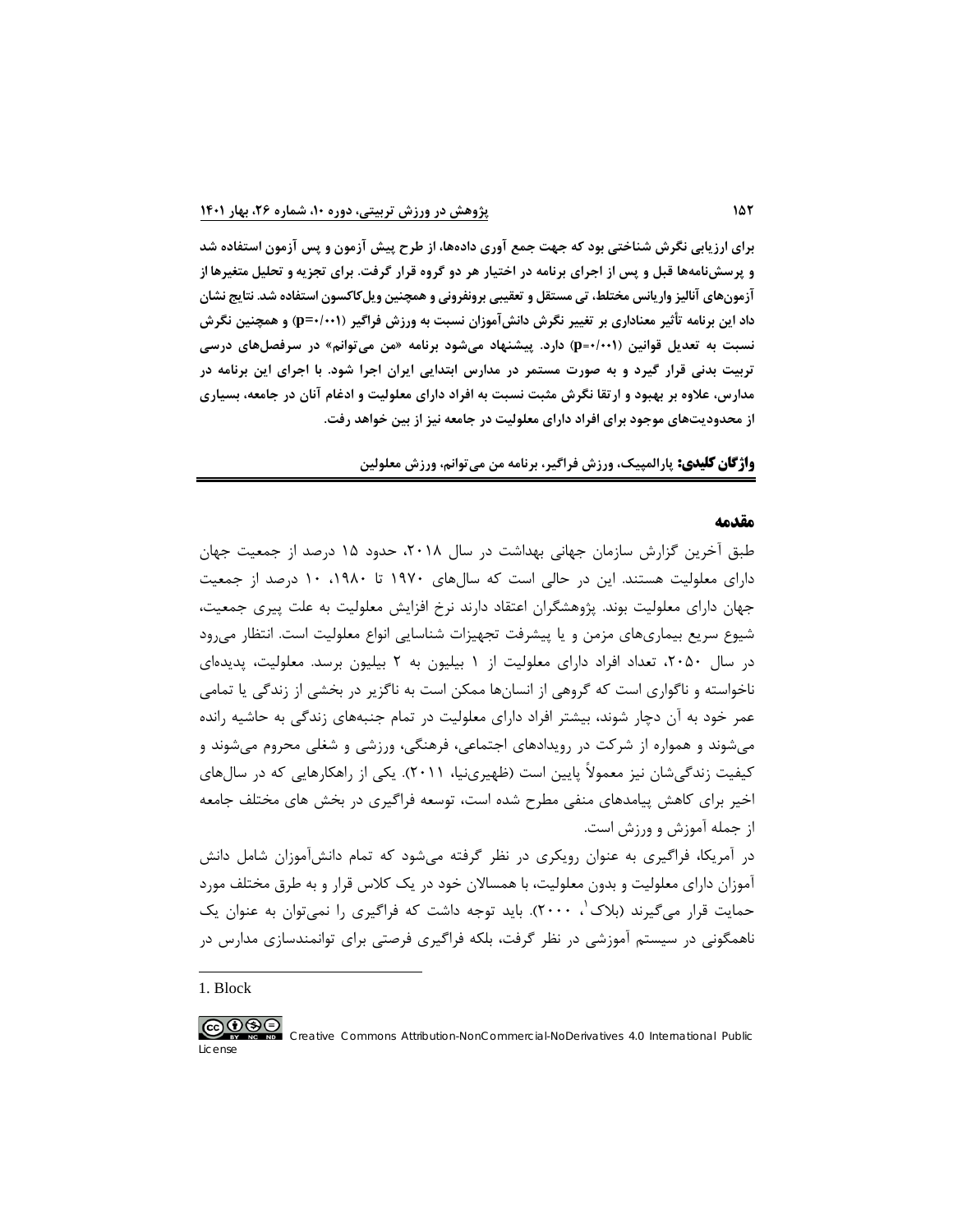جهت پاسخ به تنوع در دانش آموزان است ( بوت و آینسکو ۲۰۰۲). در طول چند سال گذشته[،](#page-6-0) ایده فراگیري دانشآموزان داراي معلولیت در کلاسهاي آموزشی عمومی در بسیاري از کشورها متداول شده است (کی و ها<sup>۲</sup>[،](#page-6-1) ۲۰۱۲). اجماع در خصوص آموزش فراگیر، در چهل و هشتمین جلسه کنفرانس بینالمللی آموزش در سال 2008 پایهگذاري شد. در کنفرانس مذکور، طی یک تفاهم نامه بیان شد که آموزش فراگیر، یک فرایند پیوسته است که هدف آن فراهم کردن آموزش باکیفیت براي همه است، در حالی که به نیازهاي متنوع، تواناییها، ویژگیها و انتظارات آموزشی همۀ دانشآموزان احترام گذاشته میشود (سازمان ملل متحد ، 2008). این تفاهم نامه به دنبال [3](#page-6-2) حذف هرگونه اشکال تبعیض است؛ به ویژه، فراگیري یک ابزار براي افزایش مشارکت در آموزش [4](#page-6-3) توسط همه دانشآموزان است که به همه اهداف آموزشی دست پیدا کنند (دیپاو و دولتیپر ، 2000). محیط فراگیر مدارس، مزایاي بیشماري براي دانشآموزان از رشد نگرشی تا رشد شناختی و از رشد اجتماعی تا رشد رفتاری ایجاد می کند (کاستن <sup>۵</sup> ۲۰۱۴). این رشد از طریق محیط فراگیر و ایجاد حس پذیرش، حس تعلق و حس مورد حمایت بودن ایجاد میشود (کالیمون، گتینگر و ماکسول ۲۰۱۰[،](#page-6-5)). نگاه و درک عمومی به این صورت است که زمانی که به جوانان دارای معلولیت حق انتخاب دهیم، آنها تمایل دارند در فعالیتهاي ورزشی و تفریحی فراگیر در مدرسه و جامعه مشارکت داشته باشند (رینولدز <sup>۷</sup>[،](#page-6-6) ۱۹۹۳). این مشارکت میتواند درک پذیرش اجتماعی توسط این [،](#page-6-7) 1994). همچنین نتایج پژوهشها نشان داده است فعالیت [8](#page-6-7) گروه از جامعه را افزایش دهد (مون ورزشی و تفریحی به صورت فراگیر (افراد داراي معلولیت به همراه افراد بدون معلولیت) میتواند احساسات مثبتی ,ا در هر دو گروه ایجاد کند (لیتل<sup>۹</sup>، ۱۹۹۰). همچنین مشارکت در ورزش و تفریحات به صورت فراگیر، میتواند اعتماد به نفس و پذیرش اجتماعی افراد داراي معلولیت و بدون معلولیت ,ا نیز افزایش بدهد (داتیلو <sup>۱٬</sup>، ۱۹۹۶). چن،ریو، فنگ و همکاران <sup>۱</sup> (۲۰۱۹) نیز در پژوهش

<span id="page-6-1"></span><span id="page-6-0"></span>2. Qi & Ha

 $\overline{a}$ 

- <span id="page-6-2"></span>3. United Nations
- <span id="page-6-3"></span>4. DePauw & Doll-Tepper
- <span id="page-6-5"></span><span id="page-6-4"></span>5. Causton
- 6. Kalymon, Gettinger, & Hanley-Maxwell
- <span id="page-6-7"></span><span id="page-6-6"></span>7. Reynolds
- 8. Moon
- <span id="page-6-8"></span>9. Little
- 10. Dattilo

<span id="page-6-9"></span>

[<sup>1.</sup>](#page-6-3) Both & Ainscow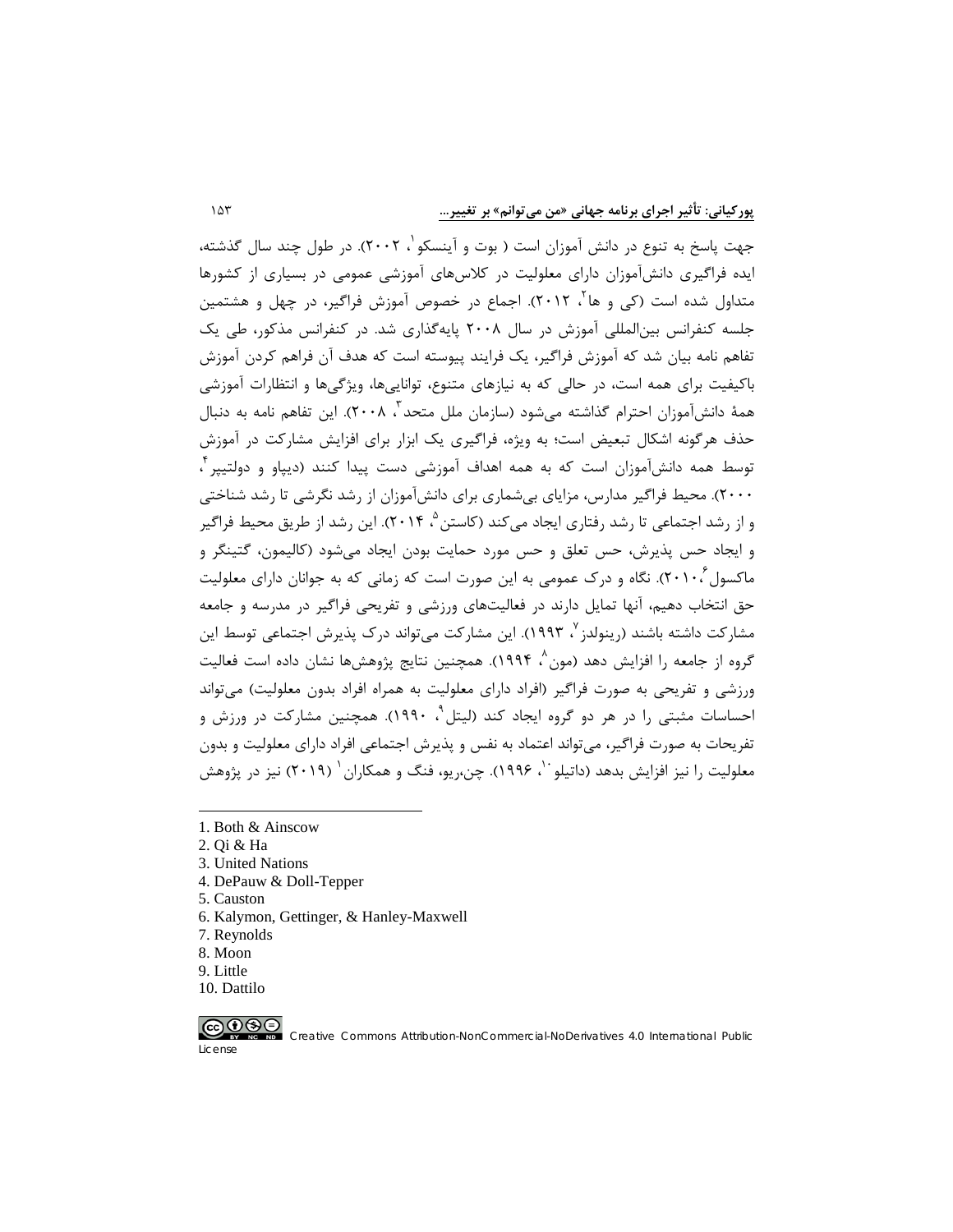خود نشان دادند فوتبال فراگیر میتواند منجر به بهبود مهارت و عملکرد در هر دو گروه داراي معلولیت و بدون معلولیت شود. در پژوهشی دیگر نیز نشان داده شد ورزش فراگیر میتواند منجر به تغییرات مثبت اجتماعی در مالاوی آفریقا شود (کرایگ[،](#page-7-0) بارسلونا، آیتور و همکاران <sup>۲</sup>، ۲۰۱۹). فراگیري در یک بازي محلی هنگکنگی نیز اثرات مثبتی در پی داشته است و باعث شده هر دو گروه، مهارتهاي اجتماعی را به صورت بهتري کسب کنند و همچنین سبک زندگی سالمی را در ییش بگیرند (چوی و چنگ <sup>۳</sup>، ۲۰۱۹). ارتباطات و تماس بین افراد دارای معلولیت و بدون معلولویت در جامعه، همراه با تعاملهاي فردي، فواید متقابل و وضعیت برابر بین دو گروه میتواند نگرش نسبت به هر دو گروه را بهبود بخشد (آرچی و شریل ٔ ۱۹۸۹). افزایش درک جوانان جامعه برای تغییر رفتار خود نسبت به افراد داراي معلولیت و بدون معلولیت در جهت تسهیل فراگیري ورزش در [،](#page-7-3) 1997). [5](#page-7-3) مدارس و جامعه یکی از اهداف مهم جوامع است (وایت، موشت، گولدنبرگ و همکاران اجراي فراگیري در جامعه از سالهاي گذشته مورد توجه پژوهشگران مختلف بوده است، با این وجود جوامع همواره با چالشهایی براي پیادهسازي ورزش فراگیر در جامعه مواجه بودهاند (وایت، موشت، گولدنبرگ و همکاران، 1997). از سالهاي گذشته، یکی از مهمترین برنامههاي جوامع، تلاش براي تغییر نگرش افراد جامعه بوده است تا از این طریق فراگیري را در جامعه توسعه دهند. نگرش به عنوان یکی از ارکان کلیدي براي تغییر رفتار مردم نسبت به افراد با تواناییهاي متفاوت است، این بهبود رفتار برای ورزش فراگیر و ادغام ضروری است (شریل ٔ، ۱۹۹۸). نگرش۵۱ نقش بسیار مهمی در زندگی، اندیشهها و رفتارهاي فردي و اجتماعی انسان دارند (طاهریان، رسولی، ابوحمزه، 2017).

نگرش به عنوان یکی از مراحل آمادهسازي و از پیش[شرط](#page-7-4)هاي اصلی در تغییر رفتار افراد معرفی شده است (آلپورت، کلارک و پتیگرو<sup>۷</sup>، ۱۹۵۴). تعریف نگرش به صورت چندبعدي گسترش یافته است. نظریهپردازان، نگرش را با اثرات شناختی و اجزاي رفتاري توضیح میدهند. جز شناختی که مربوط به عقیدههاي گوناگون و آگاهانه افراد نسبت به یک موضوع است، و در جز رفتاري نیز منظور

 $\overline{a}$ 

<span id="page-7-5"></span>6. Allport, Clark, & Pettigrew



[<sup>11</sup>](#page-7-5). Chen, Ryuh, Fang, Lee, and Kim

<span id="page-7-0"></span><sup>2.</sup> Craig, Barcelona, Aytur, Amato, & Young

<span id="page-7-2"></span><span id="page-7-1"></span><sup>2.</sup> Choi & Cheung

<sup>3.</sup> Archie & Sherrill

<sup>4.</sup> Wilhite, Mushett, Goldenberg, & Trader

<span id="page-7-4"></span><span id="page-7-3"></span><sup>5.</sup> Sherrill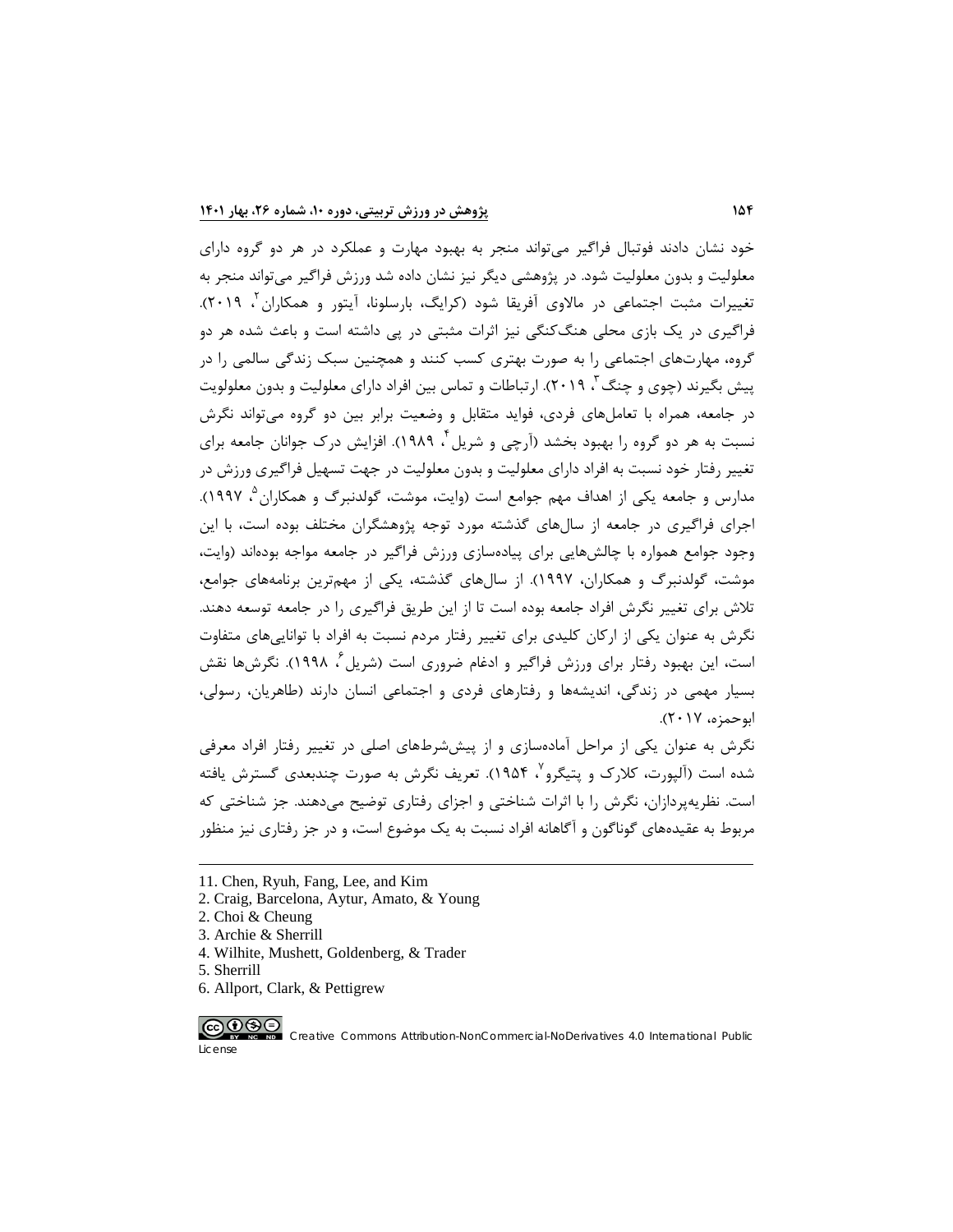این است که شخص در برخورد با موضوع مورد نظر به گونۀ معینی رفتار میکند (روزنبرگ، هولند، مک گویر و همکاران <sup>۱</sup>، ۱۹۶۰). در حالی که تعاریف می¤واند متفاوت باشد، پژوهشگران اعتقاد دارند نگرش در زندگی انسانها بسیار اهمیت دارد چرا که به عنوان راهنماي انسانها در رسیدن به اهداف و بهبود ارتباطات کمک شایانی می *ک*ند (کاتز <sup>۲</sup>[،](#page-8-1) ۱۹۶۰). از طرفی کلاس درس و فضای مدرسه از موقعیتهایی است که افراد زیادي تحت تأثیر همسالان قرار میگیرند، چرا که بیشتر وقت دانش- آموزان در این مکان سپري میشود و دانشآموزان در بیشتر مسائل و موقعیتهاي زندگی فردي و اجتماعی تحت نفوذ و تأثیر آموزههاي مستقیم و غیر مستقیم همسالان خود قرار میگیرند. همچنین در فضاي مدرسه، به طرق مستقیم در مقابله با نگرشهاي دیگر همسالان خود قرار می- گیرند. از طرفی آنها با نگرشهاي متفاوت و ناهمساز نگرشهاي خود مواجهه میسازد تا دانش- آموزان در نگرشهاي خود تجدید نظر کنند و نگرشهاي نادرست خود را اصلاح کنند (عبداالله پور و گلزاري، 2009). همچنین محیط سازمان یافتۀ اجتماعی کلاس تربیت بدنی، یک فرصت بی نظیر براي توسعه رفتار اجتماعی دانشآموزان است (شریل، 1998). به طور کلی فضاي مدارس فراگیر، یک فضاي ایدهآل است که فرصت ارزشمندي براي دانشآموزان ایجاد میکند تا دانشآموزان داراي معلولیت را به خوبی درک و پذیرش کنند (لی، ناراساکی، پارک و همکاران ۲۰ ۲۰۲۰). سر فیلیپ کریون ً[،](#page-8-3) رئیس سابق کمیته بین|لمللی پارالمپیک نیز اعتقاد دارد مدارس یک محیط ایدهآل برای پایهریزي شالودههایی براي ساخت یک دنیاي بهتر است. براي کودکان، معلولیت با معانی و مفاهیم منفی که اغلب در جامعۀ بزرگسالان وجود دارد، جایی ندارد و کودکان تنها بر توانستن تمرکز دارند (). بنابراین سازمانهایی از قبیل کمیته بینالمللی المپیک و کمیته بینالمللی پارالمپیک برنامههاي خود را براي تغییر نگرش جامعه در مدارس اجرا میکنند. براي مثال کمیته بینالمللی المپیک اخیراً در مدارس اجرا کرده [5](#page-8-4) برنامه «تعلیم و تربیت مبتنی بر ارزشهای المپیک» را تحت عنوان  $\mathrm{OVEP}^2$  در مدارس اجرا کرده است.

کمیته بینالملی پارالمپیک نیز درسالهاي اخیر اقدامات جدياي براي توسعه ورزش فراگیر در جهان انجام داده است. در سال ۲۰۰۶، کمیته بینالمللی پارالمپیک برنامه پارالمپیک در مدارس را

<span id="page-8-1"></span>2. Katz

 $\overline{a}$ 

License

<span id="page-8-4"></span>5. Olympic Education Value Program

<span id="page-8-0"></span><sup>1.</sup> Rosenberg, Hovland, McGuire, Abelson, & Brehm

<sup>3.</sup> Lee, K., Narasaki-Jara, M., Park, J., Lai, B., Davis, R., & Oh, J.

<span id="page-8-3"></span><span id="page-8-2"></span><sup>4.</sup> Sir Philip Craven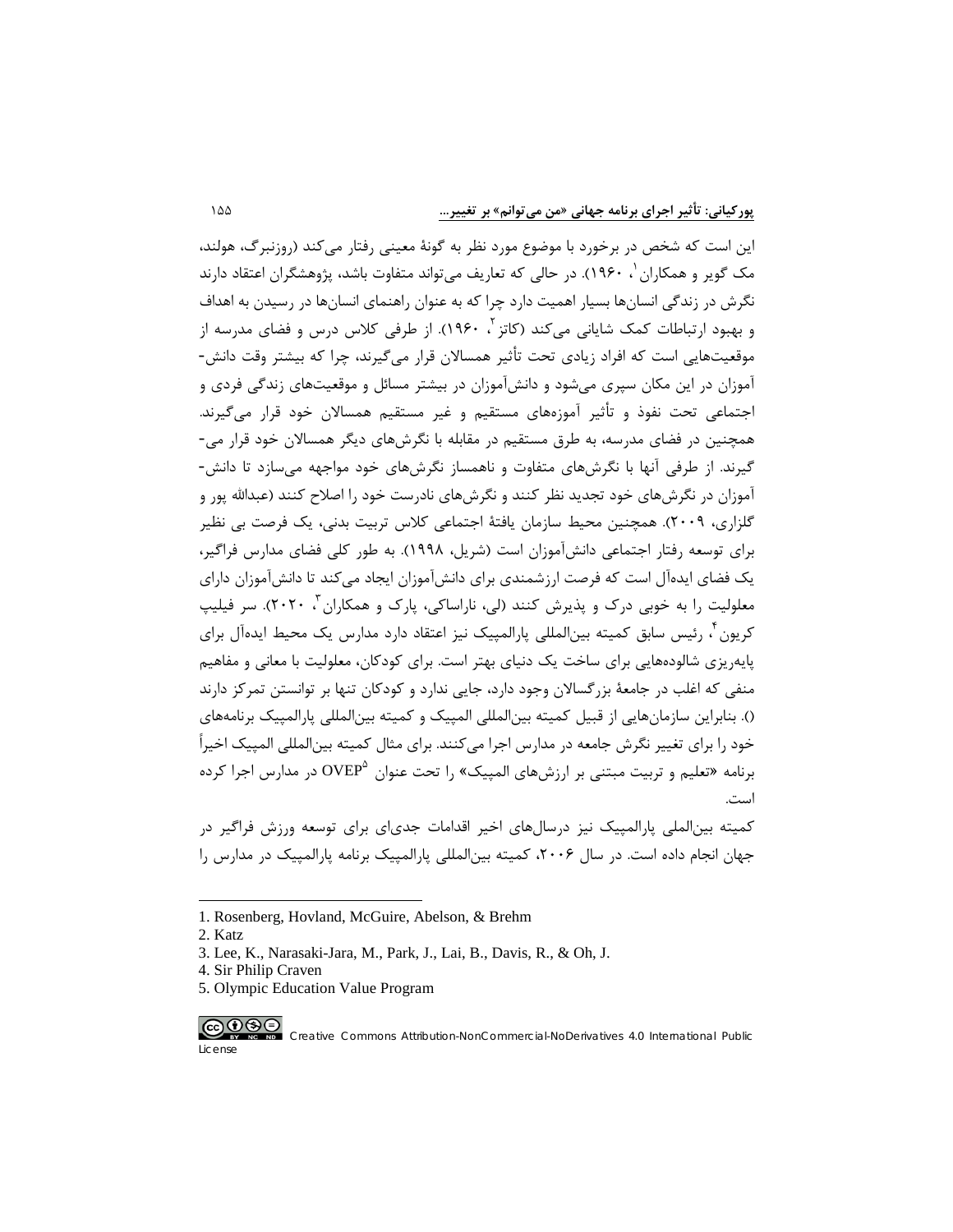براي ارتقا آگاهی نسبت به ورزشهاي پارالمپیکی طراحی کرد. این برنامه به منظور خلق محیطی جذاب براي دانشآموزان به منظور تجربه ورزشهاي پارالمپیکی طراحی شده بود. برنامه پارالمپیک در مدارس بر پایه چهار ارزش شامل احترام براي دستاوردهاي ورزشی، احترام و پذیرش تفاوتهاي فردي، ورزش به عنوان حقوق انسانی و تقویت حمایت اجتماعی بود (کمیته بینالمللی پارالمپیک، 2006). اجراي این برنامه پس از چند سال متوقف شد و سرفصلها و محتواي آن به کلی تغییر کرد و مجدد با نام جدید «من می توانم<sup>(</sup>[»](#page-9-0) معرفی شد. برنامه «من می توانم» یک برنامه آموزشی است که توسط بنیاد آجیتوس<sup>۲</sup>، بازوی توسعهای کمیته بین المللی پارالمپیک به منظور گسترش ارزشها و چشم اندازهاي جنبش پارالمپیک در بین دانشآموزان 6 تا 18 ساله توسعه یافته است. برنامه «من میتوانم» از طریق آموزش فراگیري و ارزشهاي پارالمپیک، درصدد است درك و نگرش جوانان جامعه را نسبت به افراد داراي معلولیت تغییر دهد و یک جامعه فراگیر خلق کند. این برنامه در اختتامیه بازيهاي پارالمپیک زمستانی سوچی 2014 رونمایی شده است که نشان دهد افراد جامعه میتوانند به هر چیزي که بخواهند برسند. در واقع این برنامه، تلاش میکند به دانشآموزان بیاموزد که آنها میتوانند با استفاده از ارزشهاي پارالمپیکی در زندگی خود از جمله شجاعت، اعتماد به نفس، الهام بخشی و برابري به هرچیز به ظاهر ناممکن، دست یابند. لازم به ذکر است تمرکز این برنامه بر دانشآموزان بدون معلولیت است تا نگرش آنها را نسبت به افراد داراي معلولیت تغییر کند و پذیرش افراد داراي معلولیت در مدارس عادي و به تبع آن در جامعه افزایش یابد. محتواي این برنامه به صورت کاملاً تعاملی طراحی شده است و دانشآموزان با جنبش پارالمپیک، ارزشهاي پارالمپیک، پارالمپینها و تاریخچه پارالمپیک آشنا میشوند و در نهایت نیز رشتههایی از قبیل والیبال نشسته، گلبال و دوومیدانی نابینایان، بسکتبال با ویلچر و ... را تجربه میکنند. همچنین کاربرگهایی طراحی شده که بعد از هر بخش در اختیار دانشآموزان قرار داده میشود تا با تمرین بیشتر بر آموزههاي خود عمق بخشند.

اگر چه تحقیقات زیادي در حوزه اثربخشی برنامههاي آگاهی بخشی در خصوص افراد داراي معلولیت وجود دارد، اما تحقیقات بسیار کمی وجود دارد که اثربخشی برنامههاي آگاهی بخشی در خصوص ورزش افراد داراي معلولیت را سنجیده شده باشد (مک $\mathcal{Z}_{>0}$ ، پارک و بلاک "، ۲۰۱۸). آنها به

- [1.](#page-9-2) I'mPOSSIBLE program
- <span id="page-9-1"></span><span id="page-9-0"></span>2. Agitos Foundation
- <span id="page-9-2"></span>3. McKay, Park, & Block



License

 $\overline{a}$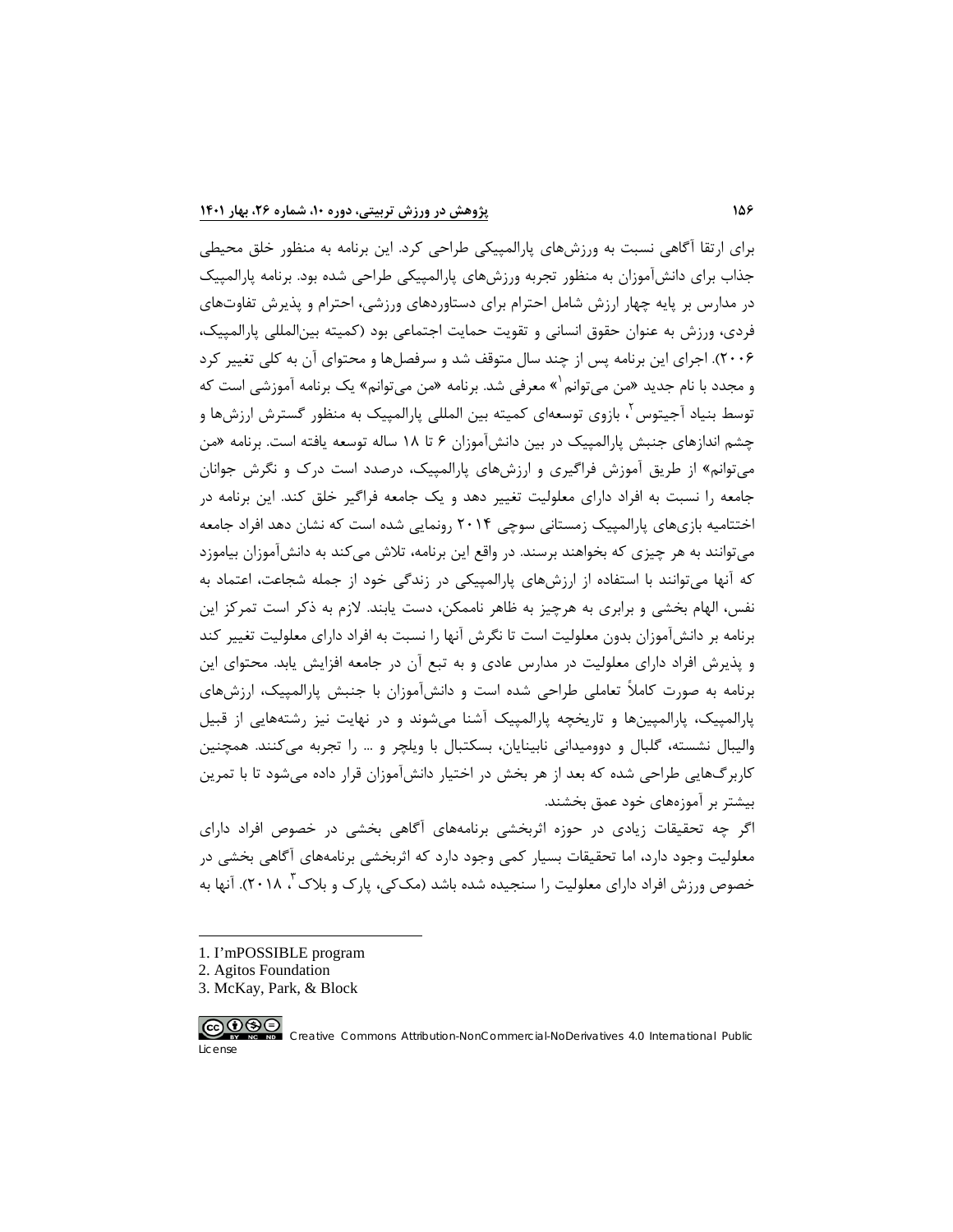شناسایی تأثیر اجراي برنامه روز پارالمپیک در مدارس بر روي 71 دانشآموز پرداختند. نتایج نشان داد این برنامه تأثیر مثبتی بر روي نگرش کودکان شرکتکننده در این برنامه دارد. آنها در پژوهش خود بر روي تئوري تضاد که یکی از اجزاي اصلی در تغییر نگرش است کار کردند و آنها نشان دادند در دانشآموزانی که در برنامه روز پارالمپیک در مدارس شرکت کردند، تغییرات معناداري در اجزاي تئوري تضاد شامل وضعیت برابر، اهداف مشارکتی، تعاملات فردي و پذیرش اجتماعی حاصل شد. مک $\mathcal{Z}_2$ ، هیگل و بلاک  $(7 \cdot 19)$  $(7 \cdot 19)$  $(7 \cdot 19)$  در یک پژوهش کیفی، پس از اجرای برنامه روز پارالمپیک در مدارس، به ارزیابی آموختههاي دانشآموزان از ورزشهاي پارالمپیکی و افراد داراي معلولیت در جامعه پرداختند. دانش آموزان در مصاحبههاي خود موارد جالبی را بیان کرده بودند. یکی از دانش- آموزان اظهار داشت «بعد از تجربه این برنامه، من متوجه شدم که افراد داراي معلولیت دقیقاً مثل ما هستند». یکی دیگر از دانشآموران بیان داشته است، من همیشه فکر میکردم معلولیت افراد را از ورزش باز میدارد اما بعد از این برنامه متوجه شدم در صورتی که ورزشها تعدیل شوند، این افراد می توانند مانند ما بسیاري از ورزشها را انجام دهند. بسیاري دیگر از دانشآموزن نیز در صحبت- هاي خود اظهار داشتند بعد از این برنامه دید آنها به افراد داراي معلولیت تغییر کرده است. مککی و پارك (2019) در تحقیقی دیگر یک برنامه آگاهی بخشی نسبت به ورزش فراگیر را براي دانش- آموزان اجرا کردند. آنها اعتقاد داشتند، دانشجویان از رهبران آینده هستند و آشنایی آنان با ورزش فراگیر براي تغییر نگرش جامعه نسبت به ورزش فراگیر الزامی است. آنها نشان دادند، برنامه مذکور به عنوان یک برنامه اثربخش میتواند منجر به تسهیل در تغییر نگرش شناختی دانشجویان شود. لیو، کودلک و جسینا <sup>۲</sup>( ۲۰۱۰) به مقایسه نگرش نسبت به ورزش فراگیر دانشآموزان دختر و پسر بعد از اجراي برنامه پارالمپیک در مدارس پرداختند. نتایج نشان داد به طور کلی میانگین نمرات نگرش نسبت به ورزش فراگیر از 16,50 به 17,25 رسید. اما آنها نشان دادند گروه دختران در این برنامه اثرپذیرتر از پسران بودند.

برنامه «من میتوانم» سال گذشته توسط کمیته ملی پارالمپیک در ایران اجرا شده است. لازم به ذکر است این برنامه براي اولین بار در ایران اجرا شده است. لذا ضروري است تا با شناسایی اثربخشی آن بر تغییر نگرش دانشآموزان نسبت به ورزش فراگیر، میزان دسترسی به اهداف را بررسی کرد تا در سالهاي آتی این برنامه با کیفیت بالاتري انجام شود. از طرفی تمام پژوهشهایی

- 1. McKay, Heagle, & Block
- <span id="page-10-1"></span><span id="page-10-0"></span>2. Liu, Kudláček, and Ješina



 $\overline{a}$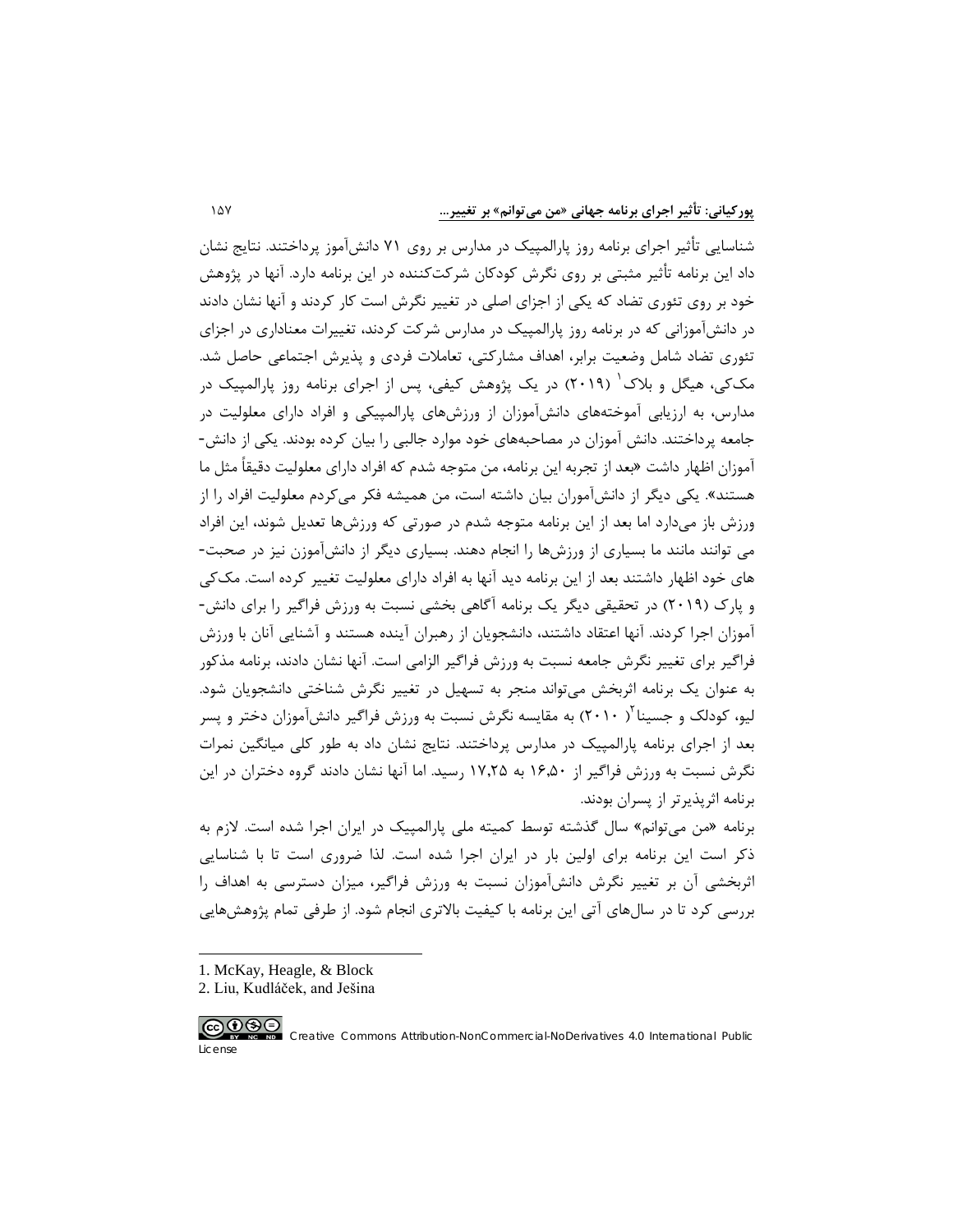که در سالهاي اخیر در این حوزه انجام شده است، بر روي اثربخشی برنامه «روز پارالمپیک در مدارس» بوده است و با توجه به جدید بودن برنامه «من میتوانم» و تغییر محتوا، سرفصلها و نحوه آموزش، هنوز مقالاتی بر روي اثربخشی آن کار نشده است.

از طرفی ضروري است تا با اجراي چنین پژوهشهایی به گفتمانسازي در این حوزه پرداخته شود تا در آیندة نزدیک با تصویب و اجراي قوانین حمایتی، این برنامهها به صورت مستمر در کشورمان اجرا شود. لذا هدف اصلی این پژوهش شناسایی تأثیر اجراي برنامه «من میتوانم» بر تغییر نگرش دانشآموزان مدارس ابتدایی نسبت به ورزش فراگیر بود.

**روش تحقیق**

راهبرد پژوهش از نوع نیمه تجربی و با استفاده از طرح پیش آزمون-پس آزمون با گروه کنترل بـود. نمونۀ آماري شامل 50 نفر از دانشآموزان پایه ششم دبستان شهر تهران، واقع در منطقه 3 در سـال 1398 بودند که به صورت تصادفی در دو گروه 25 نفره کنترل و تجربی تقسیم شدند. مداخله بدین صورت بود که دانشآموزان گروه تجربی (25 نفر) در سـه جلسـه 45 دقیقـه اي تحـت آموزشهاي برنامه «من میتوانم» قرار گرفتند. برنامه آموزشی طبق سرفصلهـاي آموزشـی جـدول شماره 1 اجرا شد.

| حلسه     | مدت زمان | سرفصل                                               | رديف           |
|----------|----------|-----------------------------------------------------|----------------|
| جلسه اول | 25 دقيقه | جنبش پارالمپيک                                      |                |
| جلسه اول | 25 دقيقه | ارزشهاى پارالمپيک                                   | $\mathcal{D}$  |
| جلسه دوم | 25 دقيقه | پارالمپیک از گذشته تا کنون                          | 3              |
| جلسه دوم | 25 دقيقه | ورزش فراگير                                         | $\overline{4}$ |
| جلسه دوم | 25 دقيقه | داستانهای الهام بخش پارالمپینها                     | 5              |
| جلسه سوم | 25 دقيقه | آشنایی با رشـته هـای پـارالمپیکی (تئـوری و<br>عملی) | 6              |

**جدول-1 سرفصل محتواي آموزش برنامه من میتوانم براي آموزش در مدارس**

ابزار اندازهگیري شامل پرسشنامه نگرش کودکان نسبت به ورزش فراگیر (بلاك، 1995) بود که توسط تیم تحقیق و با نظر اساتید خبره، برخی از سئوالات آن تغییر کرد. براي تأیید روایی صوري و محتوایی، پرسشنامه نهایی مورد تأیید 5 نفر از اساتید مدیریت ورزشی قرار گرفت همچنین پایایی پرسشنامه با استفاده از روش آلفاي کرونباخ (0/83 =α (مورد تأیید قرار گرفت. این پرسشنامه

#### <u>@0®@</u> Creative Commons Attribution-NonCommercial-NoDerivatives 4.0 International Public License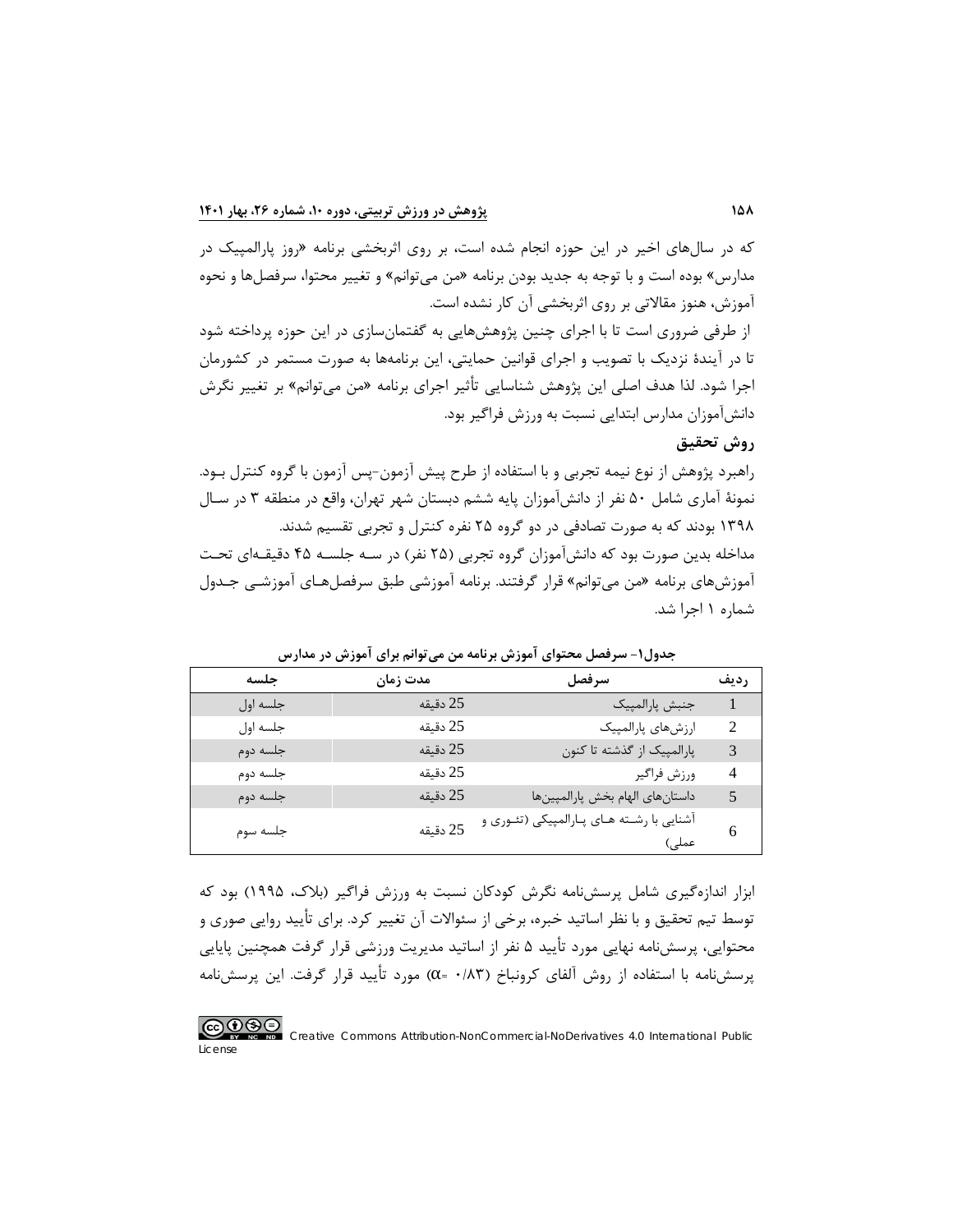بدین صورت است که ابتدا براي کودکان، وضعیت یک دانشآموز داراي معلولیت به صورت زیر شرح داده میشود.

«علی یک پسر هم سن و سال شما است، او نمیتواند راه برود و به همین منظور از ویلچر استفاده میکند. علی علاقه دارد بازيهایی مثل شما انجام دهد اما او در برخی بازيها خیلی خوب نیست. گر چه علی به طور مستقل و بدون کمک دیگران با ویلچر حرکت میکند اما حرکات او کندتر از حرکات شماست. علی می تواند توپ را پرتاب کند اما دقت کنید که او تنها از فاصله نزدیک قادر به این کار است. او میتواند دریبل بسکتبال انجام دهد، اما پرتابهاي او معمولاً قدرت آن را ندارند که به حلقه برسد. بهخاطر معلولیت علی از ناحیۀ پا، او معمولاً والیبال نشسته بازي میکند»

پس از خواندن این متن براي دانشآموزان، از آنها خواسته شد تا پرسشنامه مذکور را قبل از اجراي [1](#page-12-0) برنامه «من میتوانم» و بعد از آن تکمیل نمایند. همچنین از چک لیست صفات سیپرستین (2006) براي ارزیابی نگرش شناختی استفاده شد. این پرسشنامه شامل 34 صفت (17 صفت مثبت و 17 صفت منفی) بود که پس از بررسی توسط تیم تحقیق، 3 صفت مثبت و سه صفت منفی حذف شد. این صفات شامل موارد مثبتی مثل باهوش، بشاش، خوشحال، سالم و ... و همچنین موارد منفی مثل خجالتی، نامرتب، کسل، غمگین و … بود. دانشآموزان می توانستند به صورت آزادانه هر تعداد از صفتها را که احساس میکردند متناسب با علی (فرد داراي معلولیت) است را انتخاب کنند. جهت جمعآوري دادهها، یک هفته قبل از اجراي برنامه و یک هفته پس از اجراي برنامه، هر دو پرسشنامه در اختیار دانشآموزان دو گروه کنترل و تجربی قرار گرفت. گزارش توصیفی دادهها با استفاده از میانگین، انحراف استاندارد، فراوانی انجام شد. براي بررسی طبیعی بودن توزیع دادهها از آزمون شاپیرو-ویلک و بررسی همگنی واریانس متغیرهاي نگرش نسبت به ورزش فراگیر در مدرسه و تعدیل قوانین از آزمون لون استفاده شد. تجزیه و تحلیلی استنباطی متغیرهاي نگرش نسبت به ورزش فراگیر در مدرسه و تعدیل قوانین با استفاده از آزمون آنالیز واریانس مختلط (2\*2)، تی مستقل و تعقیبی برونفرونی و متغیر نگرش شناختی با استفاده از آزمون ویل کاکسون آزمون انجام شد. تمامی محاسبات در سطح معناداري ( $\mathsf{P} \leq \cdot / \cdot \mathsf{Q}$ ) انجام شد.

<span id="page-12-0"></span>1. Siperstein

 $\overline{a}$ 

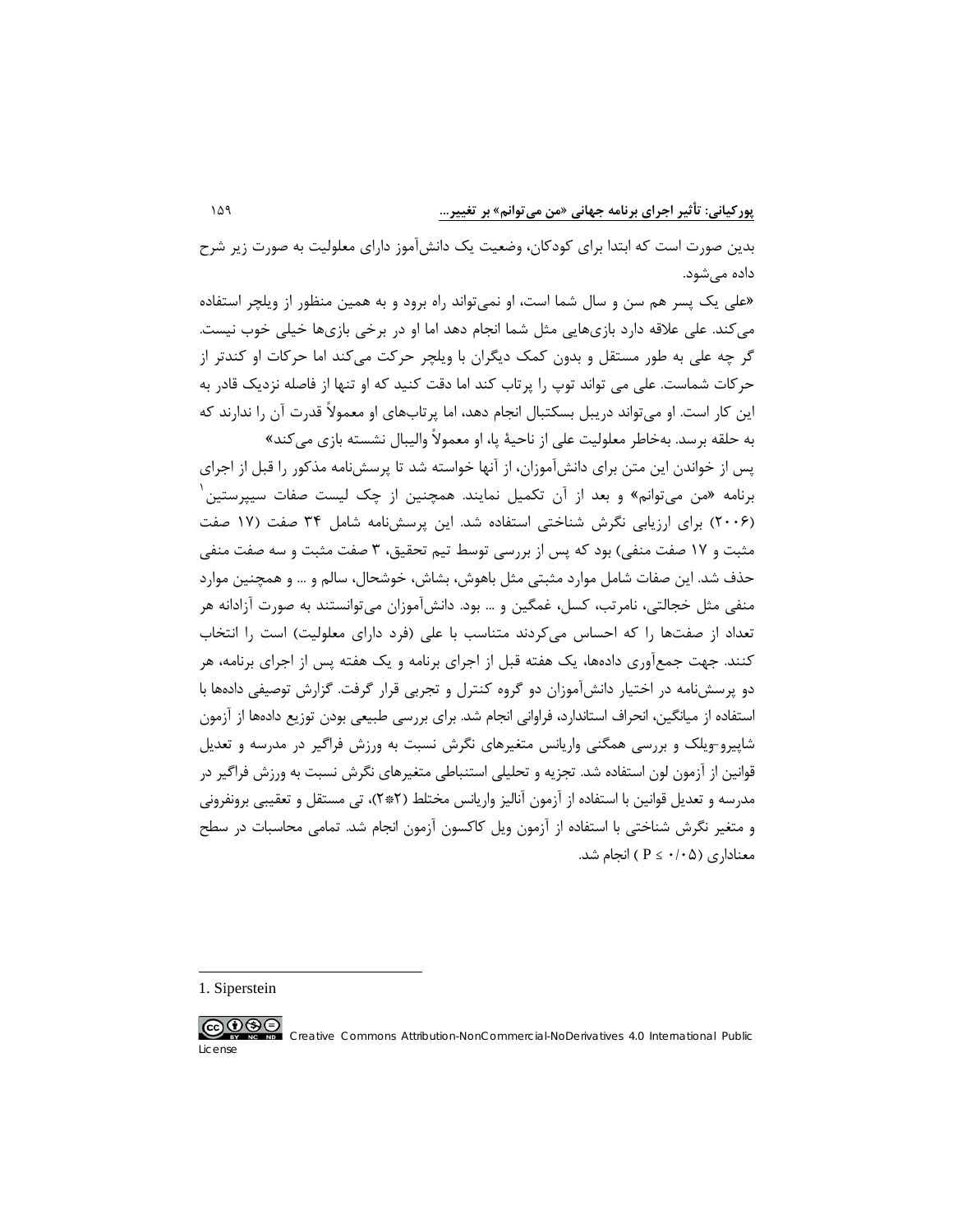#### **یافتهها**

نمونه مورد مطالعه شامل 50 دانشآموز پایه ششم بودند که به صورت تصادفی در دو گروه کنترل با میانگین سنی ±0/37 12/16 و تجربی با میانگین سنی ±0/40 12/08 قرار گرفتند. خروجی آزمون شاپیرو-ویلک نشاندهنده نرمال بودن توزیع دادههاي متغیرهاي نگرش نسبت به ورزش فراگیر در مدرسه و نگرش نسبت به تعدیل قوانین در هر گروه است. سطح معناداري آزمون لوین نیز نشان از همسانی واریانس در متغیرهاي نگرش نسبت به ورزش فراگیر در مدرسه و نگرش نسبت به تعدیل قوانین را دارد؛ لذا نمرههاي آزمودنیهاي پرسشنامه با استفاده از آزمون آماري واریانس مختلط دو راهه تحلیل شد که در این طرح از دو گروه (مداخله، کنترل) به عنوان عامل بینگروهی و از زمان (پیشآزمون و پسآزمون) به عنوان عامل درونگروهی استفاده شد. نتایج آزمون تحلیل واریانس مختلط نشان داد براي میانگین متغیر نگرش نسبت به ورزش فراگیر در مدرسه در اثر عامل زمان (0/390=اندازه اثر، 30/667=F، 0/001=p(، اثر تعامل زمان\*گروه

(0/538=اندازه اثر، 55/945=F، 0/001=p (و اثر عامل گروه (0/558=اندازه اثر، 60/674=F، 0/001=p (تفاوت معناداري مشاهده شد (جدول 2).

| وتعدين تواتين |                 |                           |                    |               |                  |                 |                                |  |
|---------------|-----------------|---------------------------|--------------------|---------------|------------------|-----------------|--------------------------------|--|
| اندازه اثر    | سطح<br>معناداری | آماره<br>تحليل<br>واريانس | ميانگين<br>مجذورات | درجه<br>آزادي | مجموع<br>مجذورات | منبع<br>تغييرات |                                |  |
| 0.390         | 0.001           | 30.667                    | 6.588              | $\mathbf{1}$  | 6.558            | زمان            | نگرش                           |  |
| 0.538         | 0.001           | 55.945                    | 12.0188            | 1             | 12.018           | زمان*گروه       | نسبت به                        |  |
| 0.558         | 0.001           | 60.674                    | 22.090             | $\mathbf{1}$  | 22.090           | گروه            | ورزش<br>فراگير<br>در<br>مدر سه |  |
| 0.439         | 0.001           | 37.555                    | 13.690             | 1             | 13.690           | زمان            | نگرش                           |  |
| 0.340         | 0.001           | 24.689                    | 9.000              | 1             | 9.000            | زمان*گروه       | نسبت به                        |  |
| 0.626         | 0.001           | 80.181                    | 20.250             | 1             | 20.250           | گروه            | تعديل<br>قوانين                |  |

جدول ۲- نتایج حاصل از تحلیل واریانس مختلط برای متغیرهای نگرش نسبت به ورزش فراگیر در مدرسه **وتعدیل قوانین**

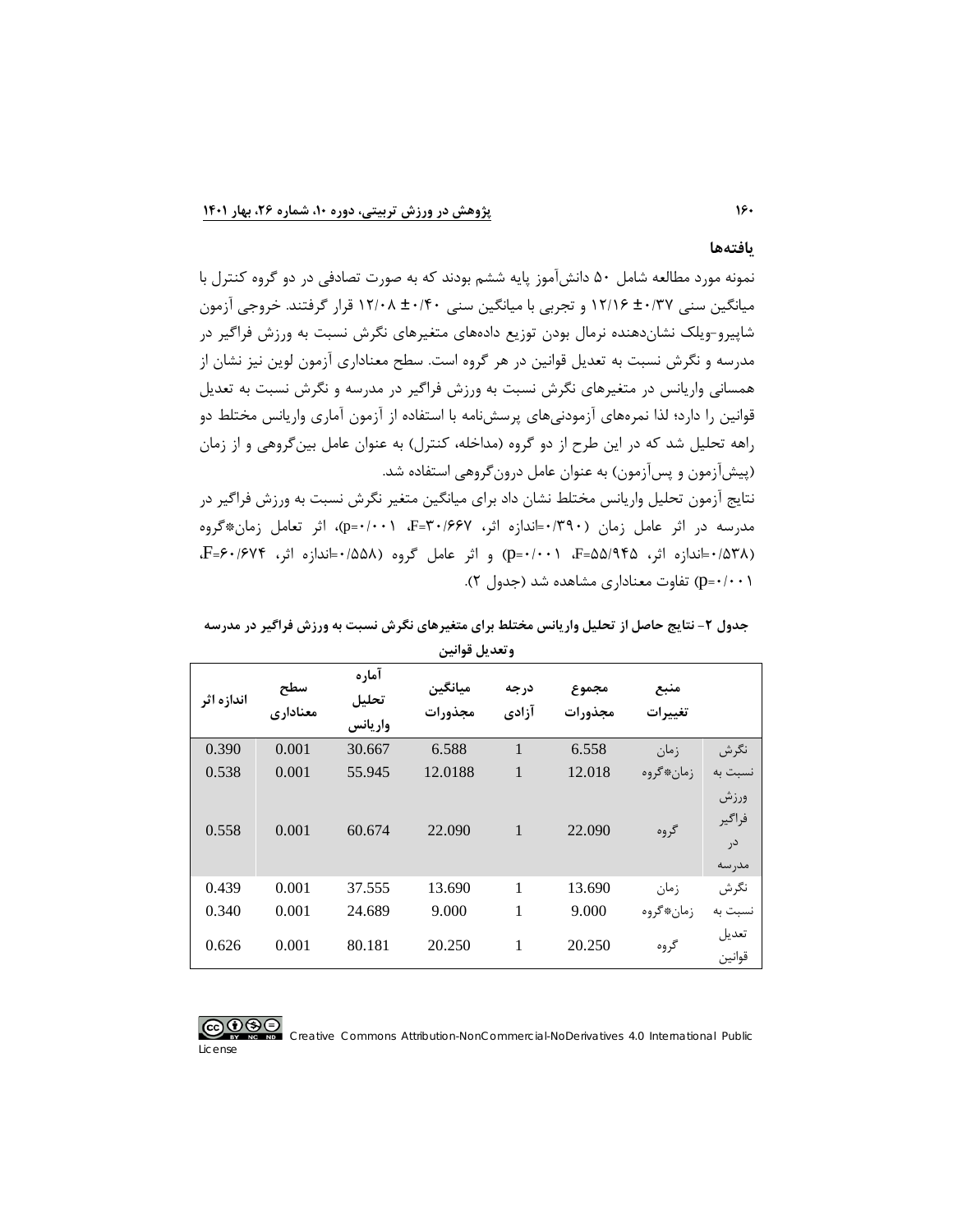توان آماري 1 حاکی از دقت معناداري این اثرات است. با توجه به معناداري اثر عامل گروه از آزمون تیمستقل به منظور بررسی تفاوت بینگروهی در پیشآزمونها و پسآزمونها استفاده شد که نتایج نشان میدهد در پیشآزمون بین مقدار میانگین متغیر نگرش نسبت به ورزش فراگیر در مدرسه بین دو گروه مداخله و کنترل تفاوت معناداري مشاهده نشد (0/034=اندازه اثر، 0/247=اختلاف میانگین، 0/197=P (اما در پسآزمون بین مقدار میانگین متغیر نگرش نسبت به ورزش فراگیر در مدرسه بین دو گروه مداخله و کنترل تفاوت معناداري مشاهده شد (0/838=اندازه اثر، 1/633=اختلاف میانگین، 0/001=p(. با توجه به معناداري اثر عامل زمان از آزمون تعقیبی بونفرونی به منظور بررسی تفاوت درونگروهی در هر گروه استفاده شد که نتایج نشان داد پس آزمون میانگین متغیر نگرش نسبت به ورزش فراگیر در مدرسه در گروه مداخله نسبت به پیشآزمون افزایش داشته است و این افزایش از لحاظ آماري معنادار است (0/842=اندازه اثر، -1/207=اختلاف میانگین، 0/001=p(؛ اما در گروه کنترل بین پیشآزمون و پسآزمون میانگین متغیر نگرش نسبت به ورزش فراگیر در مدرسه تفاوت معناداري مشاهده نشد (0/056=اندازه اثر، 0/180=اختلاف میانگین، 0/246=p(. شکل 1 تفاوت میانگین متغیر نگرش نسبت به ورزش فراگیر در مدرسه را در دو گروه مداخله و کنترل طی مراحل پیشآزمون و پسآزمون نشان میدهد.



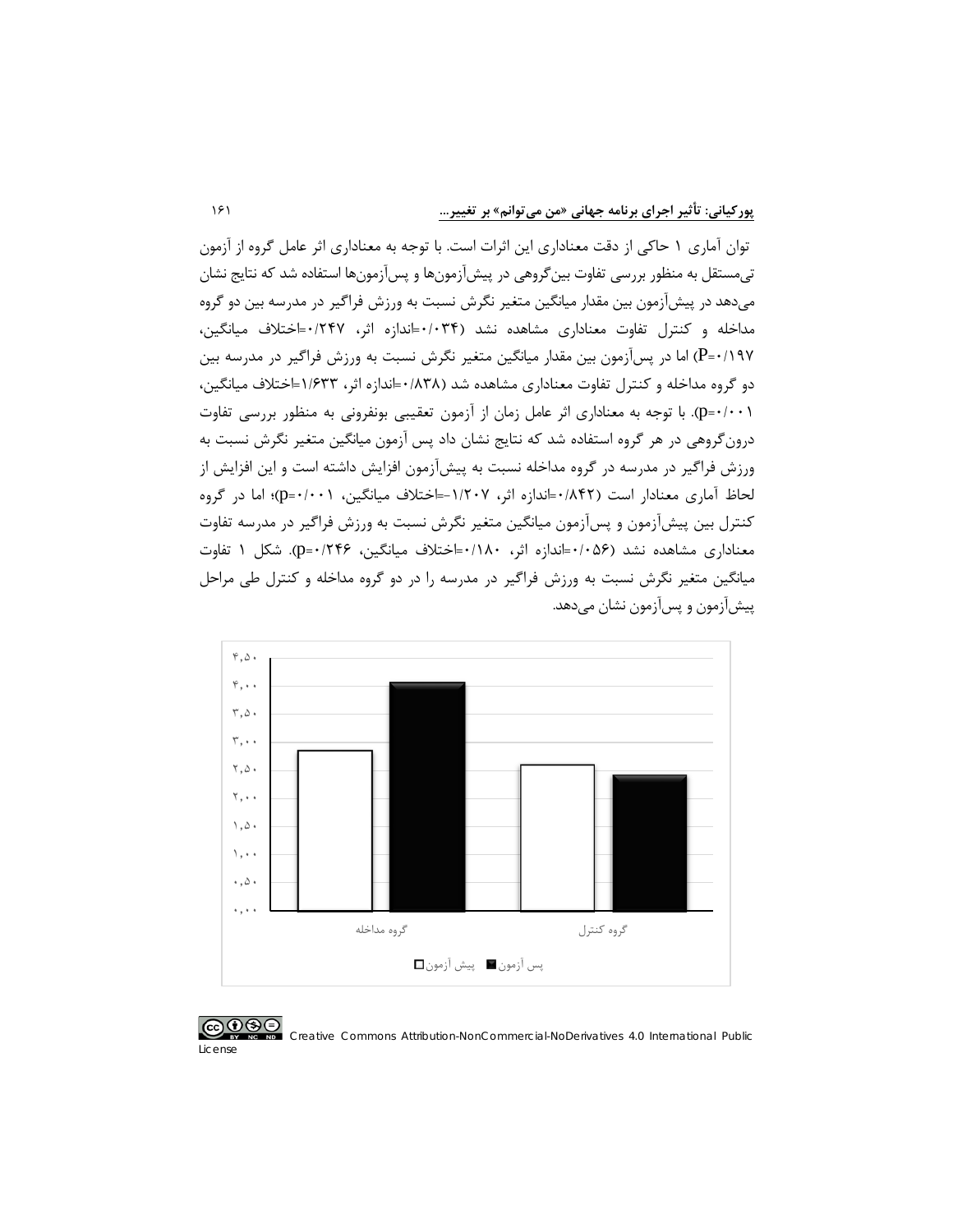**شکل 1 - تفاوت میانگین متغیر نگرش نسبت به ورزش فراگیر در مدرسه دو گروه در پیش آزمون و پس آزمون** نتایج آزمون تحلیل واریانس مختلط نشان داد براي میانگین متغیر نگرش نسبت به تعدیل قوانین در اثر عامل زمان (0/439=اندازه اثر، 37/555=F، 0/001=p(، اثر تعامل زمان\* گروه (0/340=اندازه اثر، 24/689=F، 0/001=p (و اثر عامل گروه (0/626=اندازه اثر، 80/181=F، 0/001=p (تفاوت معناداري مشاهده شد (جدول 1). توان آماري 1 حاکی از دقت معناداري این اثرات است. با توجه به معناداري اثر عامل گروه از آزمون تیمستقل به منظور بررسی تفاوت بینگروهی در پیشآزمونها و پسآزمونها استفاده شد که نتایج نشان میدهد در پیشآزمون بین مقدار میانگین متغیر نگرش نسبت به تعدیل قوانین بین دو گروه مداخله و کنترل تقاوت معناداري مشاهده نشد (0/049=اندازه اثر، 0/300=اختلاف میانگین، 0/121=p(؛ اما در پس آزمون بین مقدار میانگین متغیر نگرش نسبت به تعدیل قوانین بین دو گروه مداخله و کنترل تفاوت معناداري مشاهده شد (0/779=اندازه اثر، 1/500=اختلاف میانگین، 0/001=p(. با توجه به معناداري اثر عامل زمان از آزمون تعقیبی بونفرونی به منظور بررسی تفاوت درونگروهی در هر گروه استفاده شد که نتایج نشان داد پسآزمون میانگین متغیر نگرش نسبت به تعدیل قوانین در گروه مداخله نسبت به پیشآزمون افزایش داشته است و این افزایش از لحاظ آماري معنادار است (0/689=اندازه اثر، -1/340=اختلاف میانگین، 0/001=p(؛ اما در گروه کنترل بین پیشآزمون و پسآزمون میانگین متغیر نگرش نسبت به تعدیل قوانین تفاوت معناداري مشاهده نشد (0/032=اندازه اثر، -0/140=اختلاف میانگین، 0/381=p(. شکل 2 تفاوت میانگین متغیر نگرش نسبت به تعدیل قوانین را در دو گروه مداخله و کنترل طی مراحل پیشآزمون و پسآزمون نشان میدهد.

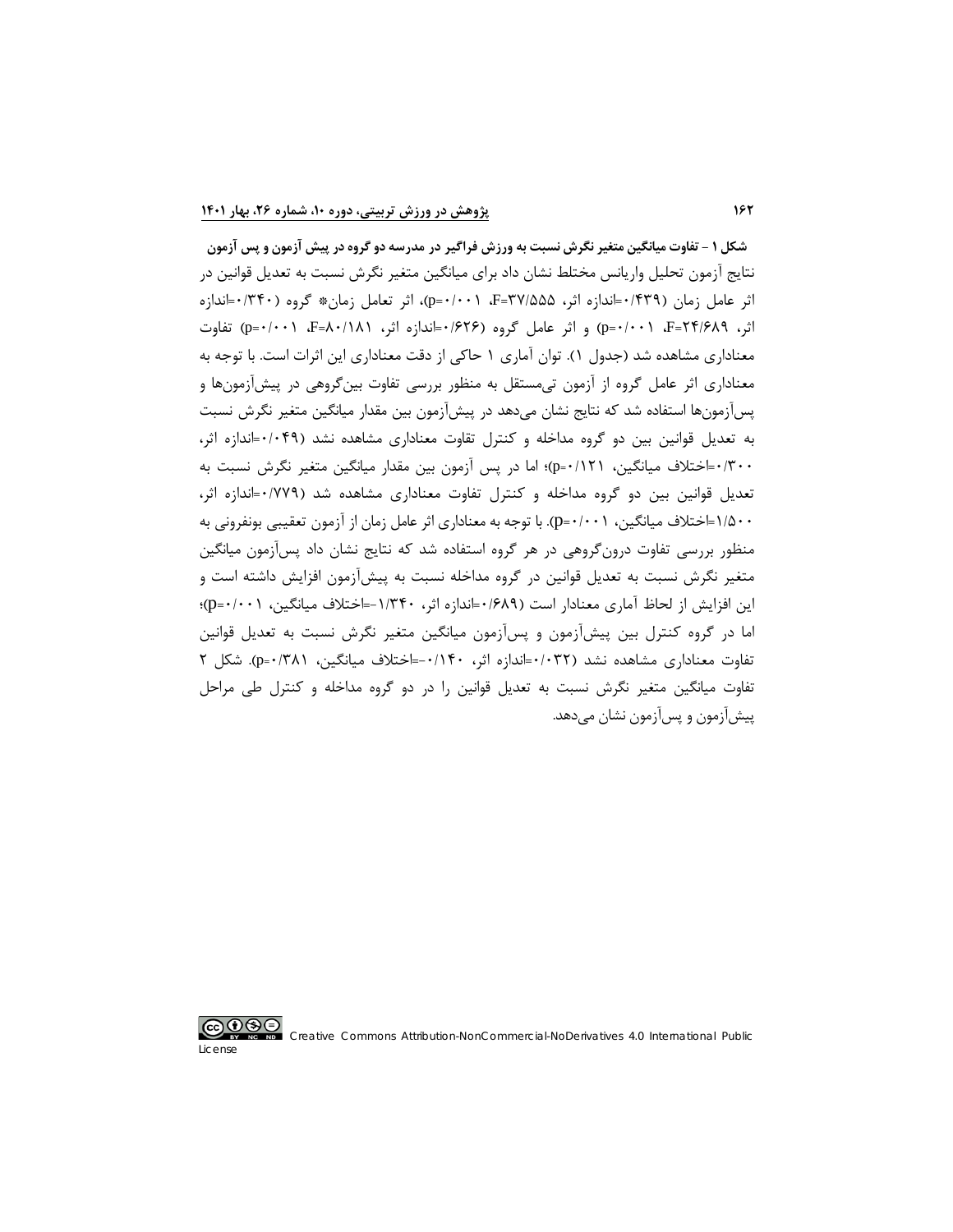**پورکیانی: تأثیر اجراي برنامه جهانی «من میتوانم» بر تغییر...** 163



**شکل -2 تفاوت میانگین متغیر نگرش نسبت یه تعدیل قوانین دو گروه در پیش آزمون و پس آزمون**

فراوانی صفات تشکیلدهنده نگرش شناختی مثبت و منفی به تفکیک در جدول 2 آورده شده است. در بین صفات نگرش شناختی مثبت در پیشآزمون، صفت کمککننده در هر دو گروه ( گروه مداخله 13 فراوانی، گروه کنترل 12 فراوانی) بیشترین فراوانی را به خود اختصاص دادند. همچنین در هر دو گروه صفت زیبا در پیشآزمون فراوانی به خود اختصاص نداده است. در پسآزمون بیشترین فراوانی بین صفات نگرش شناختی مثبت، صفت باهوش در گروه مداخله با 12 فراوانی و صفت خوب در گروه کنترل با 10 فراوانی است. در بین صفات نگرش شناختی منفی در پیشآزمون صفت غمگین در گروه مداخله با 15 فراوانی و صفت خجالتزده با 16 فراوانی در گروه کنترل بیشترین فراوانی را به خود اختصاص دادند. در پس آزمون بیشترین فراوانی بین صفات نگرش شناختی منفی؛ صفات تنها و خجالتزده در گروه مداخله با 7 فراوانی و صفت ناراحت در گروه کنترل با 11 فراوانی است.

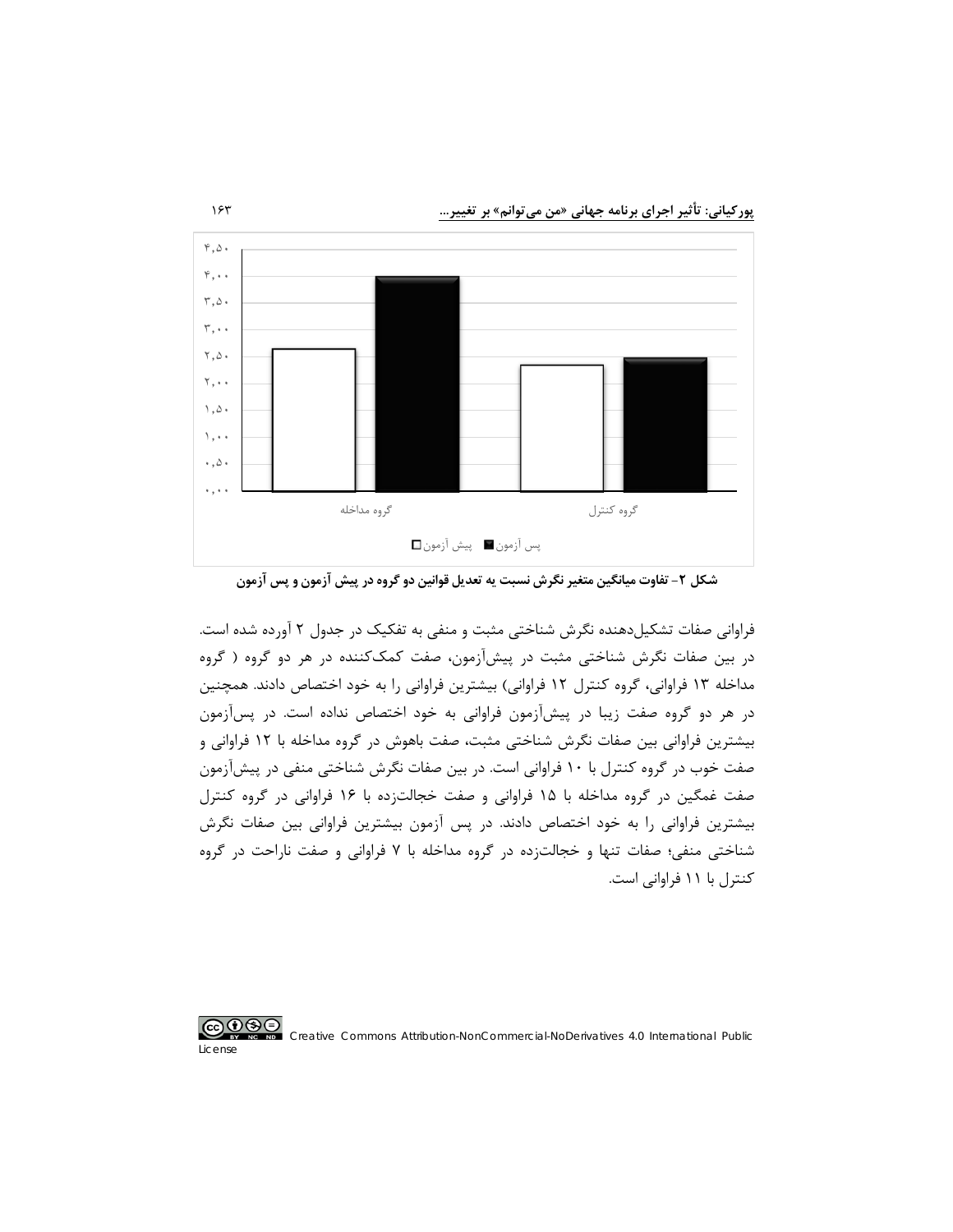|                  | گروه کنترل     | گروه مداخله    |                | نگرش         |                | گروه کنترل     |                | گروه مداخله    | نگرش        |
|------------------|----------------|----------------|----------------|--------------|----------------|----------------|----------------|----------------|-------------|
| پس               | پیش            | پس             | پیش            | شناختى       | پس             | پیش            | پس             | پیش            | شناختى      |
| آزمون            | آزمون          | آزمون          | آزمون          | منفی         | آزمون          | آزمون          | آزمون          | آزمون          | مثبت        |
| 6                | 9              | $\mathfrak{Z}$ | 12             | آهسته (آرام) | $\overline{2}$ | $\mathbf{T}$   | $8\,$          | $\mathbf{1}$   | سالم        |
| 3                | 9              | 7              | 13             | تنها         | 3              | $\overline{4}$ | 8              | 1              | مرتب (تميز) |
| $\mathbf{1}$     | $\mathbf{1}$   | $\overline{0}$ | $\overline{2}$ | نامرتب       | $\overline{4}$ | $\overline{4}$ | $\mathbf{2}$   | $\overline{4}$ | بادقت       |
| $\boldsymbol{0}$ | 4              | $\overline{0}$ | $\overline{0}$ | خنگ          | 1              | 6              | 11             | 3              | مشتاق       |
| 3                | 3              | 3              | 3              | بىدقت        | $\overline{2}$ | $\Omega$       | $\overline{4}$ | $\overline{0}$ | زيبا        |
| $\overline{0}$   | $\theta$       | $\theta$       | 1              | دروغگو       | 5              | $\overline{4}$ | 12             | 6              | باهوش       |
| 10               | 13             | $\overline{0}$ | 9              | ضعيف         | $\mathbf{1}$   | 3              | 6              | $\theta$       | مفتخر       |
| $\boldsymbol{0}$ | $\mathbf{1}$   | $\overline{0}$ | $\mathbf{0}$   | ديوانه       | 10             | 6              | 7              | 6              | خوب         |
| 11               | $\overline{7}$ | 1              | 6              | ناراحت       | 3              | $\overline{2}$ | $\overline{4}$ | 1              | بشاش        |
| 9                | 9              | $\theta$       | 6              | كسل          | $\overline{c}$ | 12             | 6              | 13             | كمك كننده   |
| $\mathbf{0}$     | $\mathbf{1}$   | $\overline{0}$ | $\mathbf{0}$   | زشت          | 3              | $\overline{4}$ | $\overline{4}$ | 8              | راستگو      |
| $\overline{2}$   | $\theta$       | $\theta$       | $\theta$       | احمق         | 3              | 3              | 6              | 3              | خوشحال      |
| $\overline{7}$   | 16             | $\overline{7}$ | 12             | خجالت; ده    | 8              | 6              | 9              | $\overline{4}$ | صمیمی       |
| 6                | 11             | $\mathbf{1}$   | 15             | غمگين        | 7              | 13             | 8              | $\overline{c}$ | مهربان      |

**جدول -3 فراوانی تفکیکی صفات تشکیلدهنده نگرش شناختی مثبت و منفی**

به منظور مقایسه میانگین رتبه نگرش شناختی مثبت و منفی در بین آزمودنیها از آزمون ویلکاکسون استفاده شد (جدول 3). نتایج نشان داد در پیشآزمون بین میانگین رتبه نگرش شناختی مثبت و نگرش شناختی منفی هم در گروه کنترل (0/410=p (و هم گروه مداخله (0/054=p (تفاوت معناداري مشاهده نشد. در پسآزمون نیز بین میانگین رتبه نگرش شناختی مثبت و نگرش شناختی منفی در گروه کنترل (0/157=p (تفاوت معناداري مشاهده نشد؛ اما در گروه مداخله در پسآزمون بین میانگین رتبه نگرش شناختی مثبت و نگرش شناختی منفی (0/001=p (تفاوت معناداري مشاهده شد. به عبارتی در پسآزمون گروه مداخله، میانگین رتبه نگرش شناختی مثبت به طور معناداري بیشتر از میانگین رتبه نگرش شناختی منفی است.

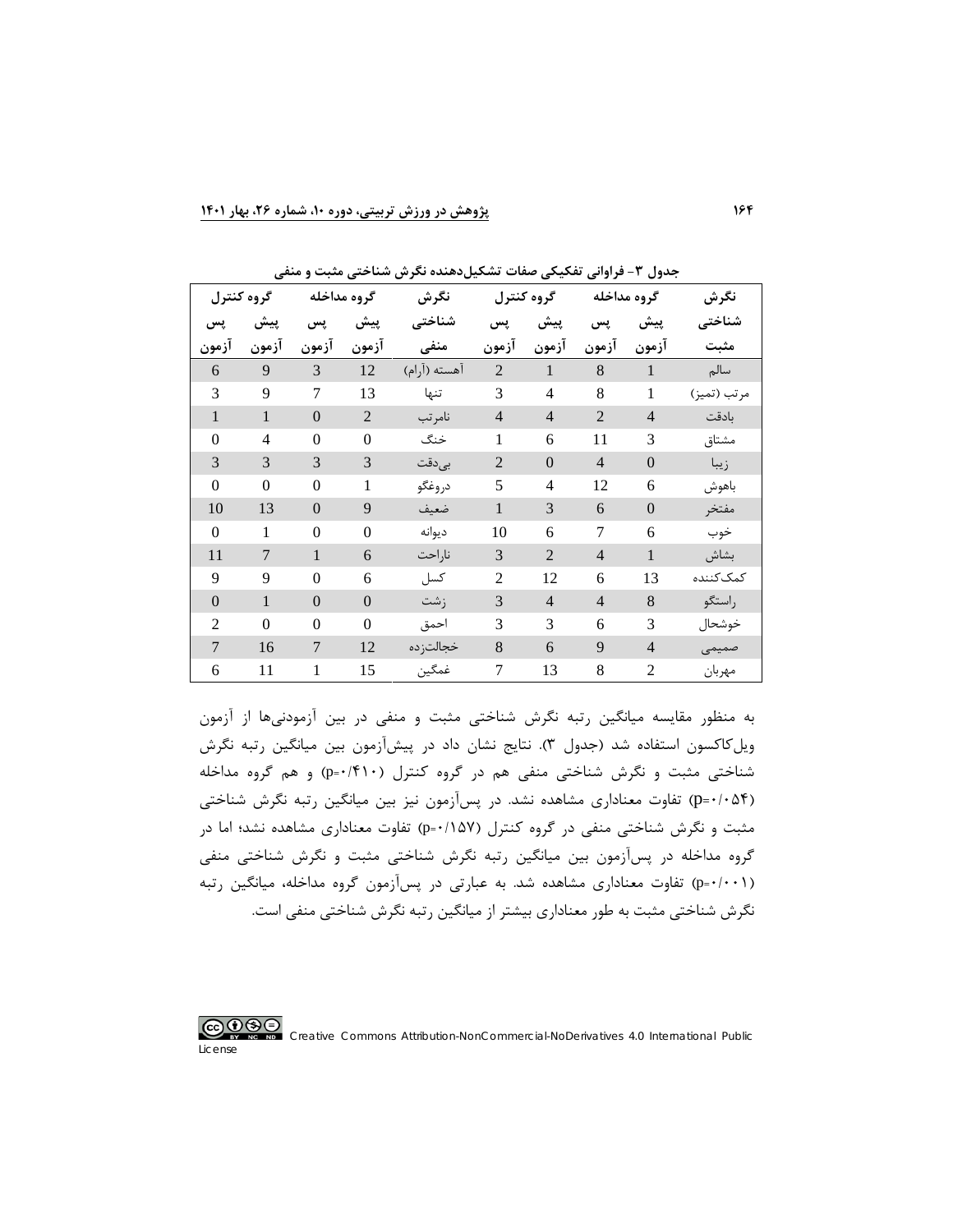**جدول -4 نتایج آزمون ویلکاکسون براي مقایسه میانگین رتبه نمرات نگرش شناختی مثبت و منفی در دو گروه مداخله و کنترل**

| سطح<br>معناداري | آماره    | ميانگين<br>رتبه منف <sub>و</sub> | ميانگين<br>رتبه<br>مثىت | ر تبه<br>برابر    | , تىە           | , تىە<br>مثىت    |          |        |
|-----------------|----------|----------------------------------|-------------------------|-------------------|-----------------|------------------|----------|--------|
| 0.054           | $-1.930$ | 11.79                            | 12.58                   | $2^{\circ}$       | 17 <sup>b</sup> | $6^{\mathrm{a}}$ | پيشأزمون | گر وه  |
| $0.001*$        | $-4.395$ | 0.00                             | 13.00                   | $0^{\rm f}$       | 0e              | $25^{\rm d}$     | پسأزمون  | مداخله |
| 0.410           | $-0.824$ | 10.31                            | 15.86                   | $2^{\circ}$       | 16 <sup>b</sup> | $7^{\rm a}$      | پيشأزمون | گروه   |
| 0.157           | $-1.414$ | 4.50                             | 4.50                    | $17^{\mathrm{f}}$ | 6 <sup>e</sup>  | $2^d$            | پسأزمون  | كنترل  |

a: پیشآزمون نگرش شناختی منفی کمتر از پیشآزمون نگرش شناختی مثبت، b: پیشآزمون نگرش شناختی منفی بیشتر از پیشآزمون نگرش شناختی مثبت، c: پیشآزمون نگرش شناختی منفی برابر پیشآزمون نگرش شناختی مثبت، d: پس آزمون نگرششناختی منفی کمتر از پسآزمون نگرش شناختی مثبت، e: پسآزمون نگرش شناختی منفی بیشتر از پسآزمون نگرش شناختی مثبت f: پسآزمون نگرش شناختی منفی برابر پسآزمون نگرش شناختی مثبت

# **بحث و نتیجهگیري**

هدف این پژوهش، بررسی اثر اجراي برنامه «من میتوانم» در مدارس بدون معلولیـت، و اثـر آن بـر تغییر نگرش دانشآموزان بدون معلولیت نسبت به دانشآموزان داراي معلولیت و ورزش فراگیر بود. یافتههاي این پژوهش نشان داد، اجراي برنامه «من میتوانم» تأثیر مثبتی بر تغییر نگرش دانش- آموزان بدون معلولیت نسبت به ورزش فراگیر داشته است. برنامه پارالمپیک در مدارس حدود 5 سال است که در اکثر مدارس اروپایی برگزار میشود که نتایج پژوهشها نشان میدهد، این برنامه نقش مثبتی در تغییر نگرش دانشآموزان نسبت به افراد داراي معلولیت و همچنین ورزش فراگیر داشته است. یافته این پژوهش با یافتههاي پژوهش لیو و همکاران (2010) همراستا بود. آنها پس از اجراي این برنامه در مدارس جمهوري چک، نتیجه گرفتند که آموزش پارالمپیک در مدارس، ایدة بسیار خوبی براي گسترش و ترویج فلسفه جنبش پارالمپیک در جامعه است. لی و همکاران (2020) نیز تأثیر آموزش ورزشهاي پارالمپیکی در مدارس را بر تغییر نگرش دانش آموزان نسبت به ورزش فراگیر و همچنین نسبت به حقوق انسانی سنجیدند. تحقیق مذکور به صورت بلند مدت و

## <u>@0®0</u>

License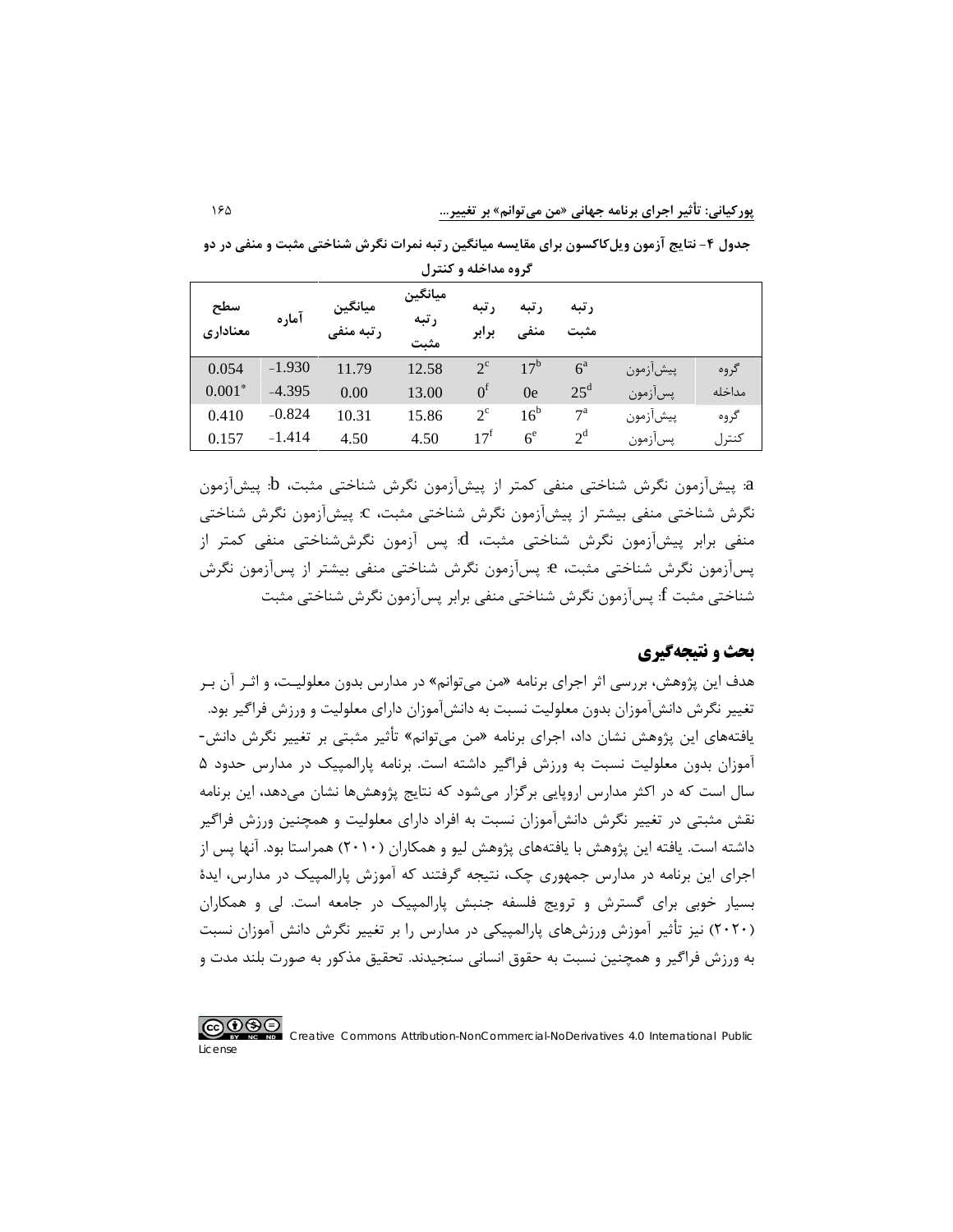در 9 ماه انجام شد. علیرغم اینکه نمونههاي این تحقیق، دانشآموزان دبیرستانی بودند، اما در نهایت نتایج نشان داد گروه تجربی تغییرات معناداري را نسبت به گروه کنترل تجربه کردند. بنابراین آنها نیز پیشنهاد کردند این برنامه آموزش 5 هفتهاي که توسط دانشگاه ملی سئول طراحی شده است میتواند در سیستم آموزش سنتی مدارس کره قرار گیرد. وایت و همکاران (1997) نیز پس از اجراي برنامه پارالمپیک در مدارس، با دانش آموزان بدون معلولیت مصاحبه انجام دادند تا اثر بخشی برنامه را بر تغییر نگرش آنها بررسی کنند. در همین راستا به یکی از جملات کلیدي دانشآموزان میتوان اشاره کرد که گفته شده بود«من فکر میکنم این ایدة بسیار خوبی باشد که همۀ ما فرصت- هاي برابري داشته باشیم». ایجاد چنین درکی در دانشآموزان نشان از اجراي موفقت آمیز این برنامه داشته است؛ چرا که برابري یکی از ارزشهاي اصلی جنبش پارالمپیک است. همچنین یکی از دلایل فقدان فعالیت بدنی دانشآموزان داراي معلولیت، عدم تعامل اجتماعی دانش آموزان داراي معلولیت با دانش آموزان مدارس بدون معلولیت است (آلپورت، 1954). در واقع این موضوع باعث شده است افراد بدون معلولیت در رابطه با افراد داراي معلولیت آشنایی بسیار کمی داشته باشند که این عدم آشنایی باعث ایجاد فاصله و دوريگزینی افراد داراي معلولیت در جامعه و مدارس شده است. همچنین به نظر میرسد افراد داراي معلولیت و بدون معلولیت زمانی که در فعالیت بدنی با یکدیگر در تعامل هستند معمولاً دچار استرس میشوند چرا که از انتظارات یکدیگر و همچنین از شرایط یکدیگر آگاهی کاملی ندارند. بنابراین بدیهی است یکی از عوامل مؤثر در توسعه فعالیت بدنی دانش آموزان داراي معلولیت و همچنین توسعه فراگیري، آموزش صحیح به افراد بدون معلولیت براي آشنایی بیشتر با دانش آموزان داراي معلولیت، برطرف کردن نگرش منفی و در نهایت پذیرش افراد داراي معلولیت توسط افراد بدون معلولیت است. حال به نظر می رسد، محتواي برنامه «من میتوانم»، به خوبی توانسته است نگرش دانشآموزان ایرانی نسبت به ورزش فراگیر را تغییر دهد. بنابراین پیشنهاد میشود، محتواي برنامه «من میتوانم»، در دورههاي ضمن خدمت معلمان تربیت بدنی قرار گیرد، تا معلمان ضمن آشنایی با جنبش پارالمپیک و مدلهاي ورزش فراگیر، بتوانند این برنامه را به صورت مستمر در مدارس اجرا کنند. همچنین پژوهش هاي مختلفی از جمله نادري و سکینه پور (2019) موانع مشارکت معلولین در ورزش را عوامل فرهنگی- اجتماعی میدانند. لیموچی و همکاران (2020) نیز یکی از عوامل مشارکت ورزشی معلولین را فرهنگ و آموزش تعیین کردند. آنها نشان دادند زیرمقولاتی چون افزایش آگاهی و تغییر نگرش تأثیر بسزایی در افزایش

# <u>@0®0</u>

License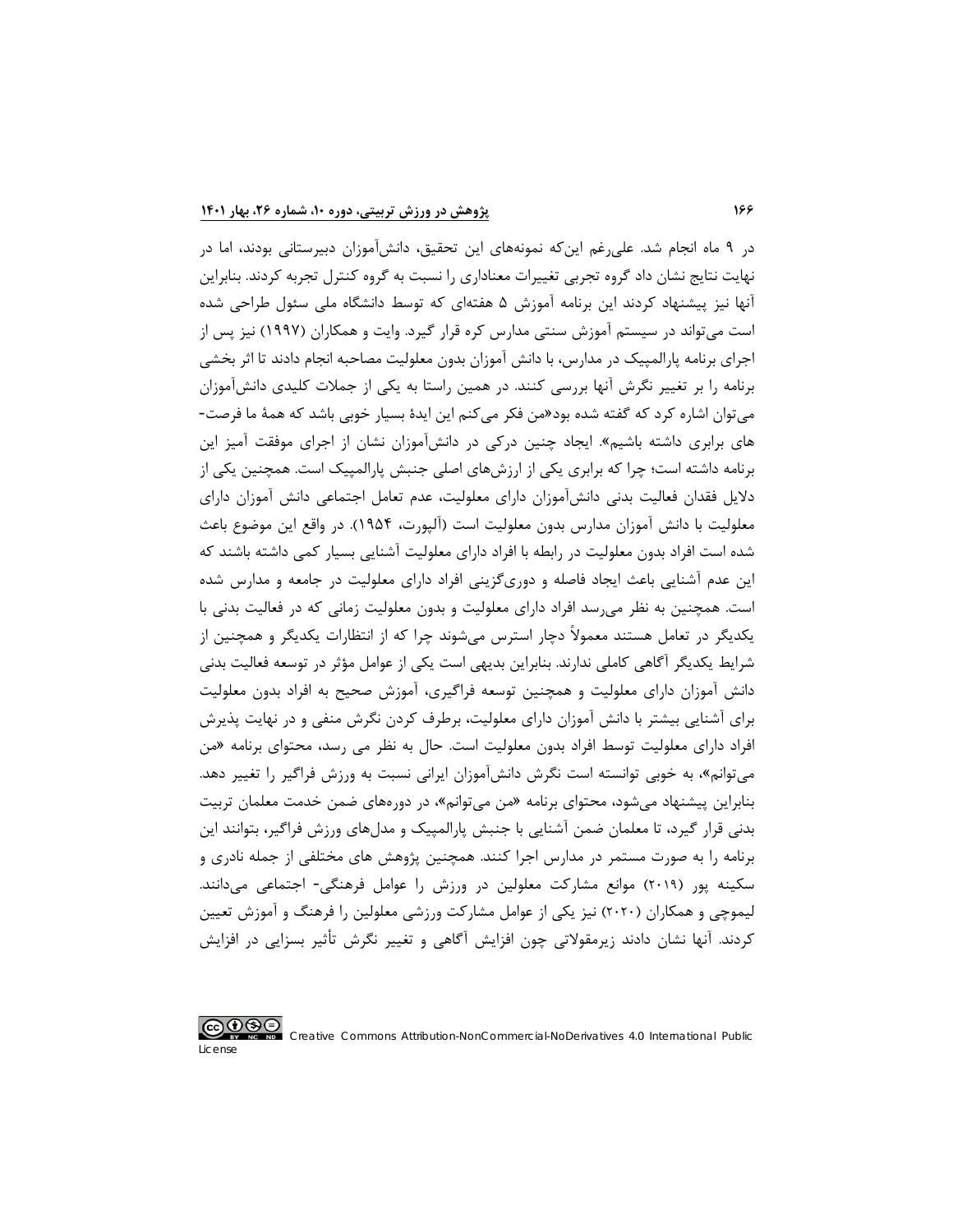مشارکت ورزشی افراد داري معلولیت دارد. با توجه به این موارد، برنامه «من میتوانم» به عنوان یک برنامه فرهنگی–آموزشی، میتواند مشارکت معلولین در فعالیت ورزشی را نیز افزایش دهد. در بخش تغییر نگرش دانشآموزان نسبت به تعدیل قوانین نیز، نتایج نشان داد پس از اجراي این برنامه، تغییر در این نگرش نیز تفاوت معناداري نسبت به گروه کنترل داشته است. این یافته با یافتههای (جسینا و همکاران،۲۰۰۶) و (پاناجیتوس، اواجلنیو، دولکریدو و همکاران ، ۲۰۰۸) متفاوت بود. آنها در پژوهش خود بیان کردند، در عین حالی که نگرش دانشآموزان نسبت به افراد داراي معلولیت تغییر کرده بود، اما حاضر نبودند در ورزش قوانین بازي را تغییر دهند. به نظر می- رسد یکی از دلایل عدم همسویی این یافته با پژوهشهاي قبلی، کمرنگ کردن نقش رقابت در بسته آموزشی بود. بلک و ویلیامسون (2017) یکی از موانع مهم توسعه ورزش فراگیر را مؤلفه رقابتی بودن فعالیت مورد نظر می داند. مککی و همکاران (2018) نیز نشان دادند، نگرش دانش آموزان دختر به علت کمتر بودن روحیه رقابتی در آنها، نسبت به دانشآموزان داراي معلولیت، مثبتتر از پسران است. دانش آموزان با روحیه رقابتی اعتقاد دارند، دانش آموزان داراي معلولیت، بازي را کند و آهسته میکنند، شدت و هیجان بازي را کاهش میدهند و در نهایت بازي را خراب میکنند. به نظر میرسد، یکی از دلایل اصلی تغییر محتواي برنامه روز پارالمپیک در مدارس و تبدیل آن به برنامه «من میتوانم» همین موضوع بوده است. چرا که هدف اصلی برنامه من میتوانم، توسعه ورزش فراگیر است و در این برنامه محتواي بیشتري در رابطه با فراگیري و تعدیل قوانین به دانش آموزان و معلمان گفته میشود. در همین راستا برنامه من میتوانم دستورالعمل ( TREE <sup>۲</sup>) , ا برای توسعه ورزش فراگیر در اختیار معلمان قرار میدهد. این دستورالعمل بیان میکند معلمان تربیت بدنی براي توسعه ورزش فراگیر باید بتوانند در سبک تدریس، قوانین، محیط و تجهیزات براي ورزش مورد نظر تعدیل انجام دهند تا بتوانند از رقابتی شدن ورزش و فعالیت بدنی در مدارس جلوگیری کنند تا زمینه مشارکت همه دانش آموزان فراهم شود. همچنین بلک و ویلیامسون<sup>۳</sup> را ارائه دادند. "استپ" از کنار هم قرار گرفتن اول کلمات فضا، وظیفه، [4](#page-20-3) (2011) مدل STEP تجهیزات و افراد شکل گرفته است. آنها اعتقاد داشتند براي توسعه ورزش در بین اقشار مختلف جامعه، مربیان و معلمان ورزش باید بتوانند با استفاده از خلاقیت خود، در فضاي مورد نیاز،

<span id="page-20-3"></span><span id="page-20-2"></span><sup>4.</sup> Space, Task, Equipment, People



License

 $\overline{a}$ 

<sup>1.</sup> Panagiotou, Evaggelinou, Doulkeridou, Mouratidou, & Koidou

<span id="page-20-0"></span><sup>2.</sup> Teaching, Style, Rules, Environment, Equipment

<span id="page-20-1"></span><sup>3.</sup> Black, K., and D. Williamson

Creative Commons Attribution-NonCommercial-NoDerivatives 4.0 International Public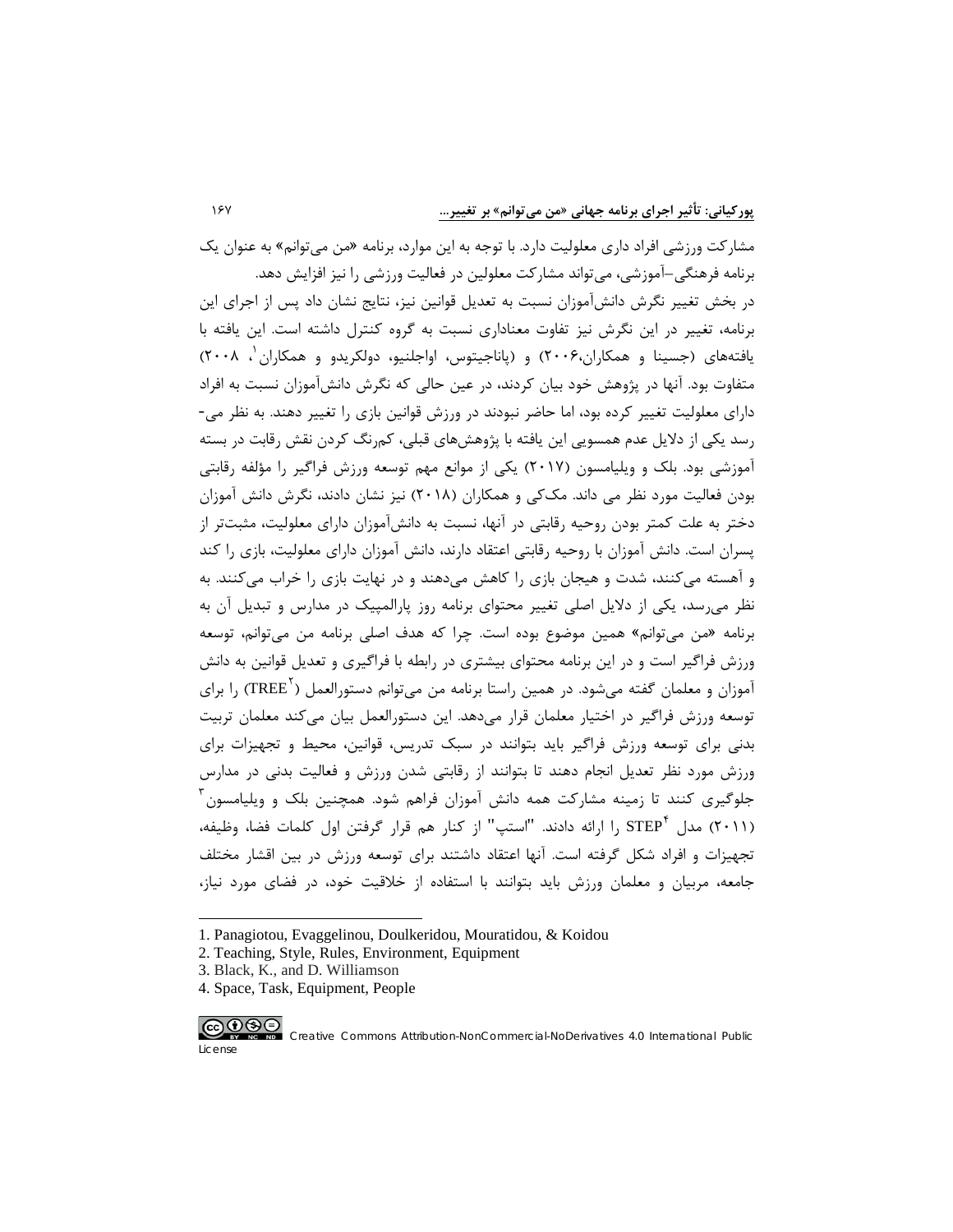تجهیزات و ... تغییرات لازم را ایجاد کنند. در واقع هر دوي این مدل تلاش میکند، همه اقشار جامعه با هر توانایی به صورت همزمان و فراگیر ورزش کنند. به طور کلی، یادگیري این مدلها براي مربیان و معلمان ورزش توصیه میشود، چرا که آنها می توانند با استفاده از این مدلها و تعدیل قوانین و شرایط رقابتی، ورزش فراگیر را در مدارس و به تبع آن در جامعه گسترش دهند. به طور کلی، دلیل ناهمسویی این پژوهش را میتوان تفاوت در نوع برنامه و همچنین تفاوت محتوایی برنامه دانست. همانطور که قبلاً ذکر شد، برنامه «من میتوانم» متناسب با چشم انداز جدید جنبش پارالمپیک در جهت توسعه ورزش فراگیر طراحی شده است. به نظر میرسد این برنامه توانسته است به اهداف اولیه خود براي دستیابی به یک جهان فراگیر از طریق ورزش دست یابد.

به منظور ارزیابی اثربخشی این برنامه بر نگرش شناختی و احساسات دانشآموزان نسبت به افراد داراي معلولیت، از چک لیست صفات استفاده شد. در این بخش دانشآموزان هر دو گروه احساسات خود را در دو بخش پیش آزمون و پس آزمون نسبت به افراد داراي معلولیت در قالب صفات مثبت و منفی بیان میکردند. نتایج نشان داد آزمودنیهاي گروه تجربی در این بخش نیز تغییرات معناداري را تجربه کردهاند. این یافته همسو با یافتههاي لیو (2010) است. آنها نیز در پژوهش خود نشان دادند پس از اجراي برنامه من میتوانم از تعداد صفات منفی کاسته و به تعداد صفات مثبت انتخاب شده افزوده میشود. در پیش آزمون گروه مداخله، صفتهاي منفی پرتکراري از قبیل تنها، آهسته و آرام، ضعیف، خجالتزده و غمگین وجود داشت که پس از انجام مداخله تعداد این صفتهاي منفی کاهش یافت و بر تعداد صفات مثبت انتخابی از جمله مشتاق، باهوش و صمیمی افزوده شد. نکته جالب در این قسمت کاهش انتخاب صفت "ضعیف" توسط دانشآموزان پس از اجراي این برنامه بود که از عدد 9 به صفر رسید. یکی از دلایل این موضوع را میتوان به تغییر ارزشهاي پارالمپیک در چند سال اخیر و تأکید بر دو ارزش مهم «شجاعت» و «الهام بخشی» دانست. بخش عمدهاي از برنامه «من می توانم»، به مفاهیم عمیق ارزشهاي پارالمپیکی میپردازد. همچنین با کلیپها و داستانهاي الهام بخش بیان میکند که چگونه افراد داراي معلولیت با شجاعت، اقدامات خارق العادهاي انجام میدهند و براي مردم دنیا الهام بخش هستند. به نظر میرسد این موارد باعث شده است، دانش آموزان گروه تجربی، صفات منفی کمتري را براي دانش آموزان داراي معلولیت انتخاب کنند.

در ایران رویکرد آموزش کودکان و نوجوانان داراي نیازهاي ویژه و داراي معلولیت، از الگوي فراگیر آموزش که بر اساس فلسفه اجتماعی بنا شده است، پیروي میکند. این امر اگر چه امتیاز و یا مزیت

### <u>@0®0</u>

License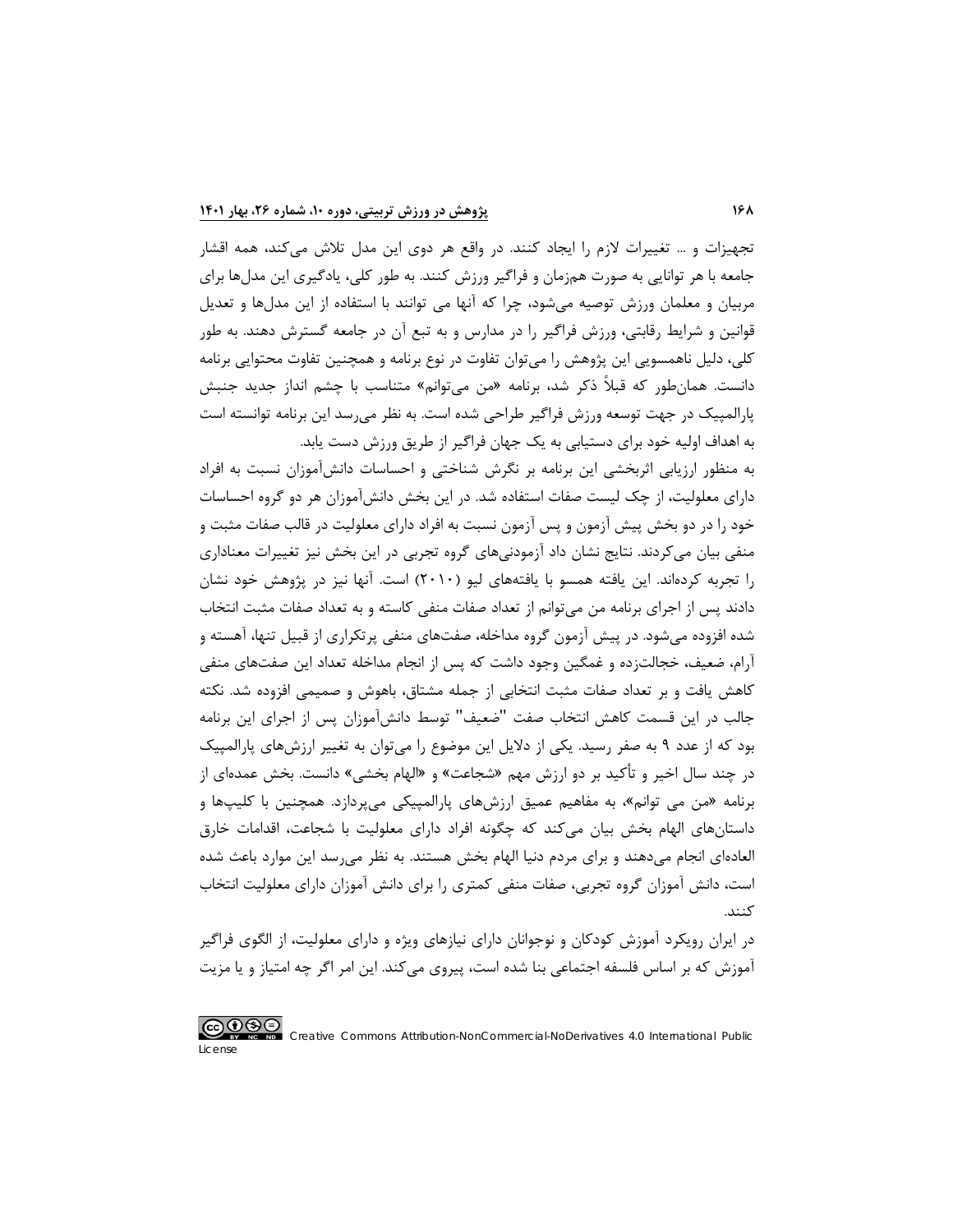خاصی براي این دانش آموزان محسوب نمی شود اما اصلی است که براي حفظ «کرامت انسانی» در همه افراد جامعه پذیرفته شده است. با اینحال اجراي این رویکرد در سالهاي اخیر با مشکل رو به رو بوده است چرا که مدارس عادي از پذیرش دانشآموزان داراي معلولیت امتناع میکنند و همچنین دانشآموزان بدون معلولیت نیز نگرش مثبتی به کودکان داراي معلولیت ندارند. نتایج این پژوهش نشان داد در صورت اجراي این برنامه در مدارس، نگرش دانشآموزان نسبت به دانشآموزان داراي معلولیت مثبت خواهد شد و به تبع آن پذیرش آنان در مدارس و جامعه تسهیل خواهد شد و به خلق یک جامعه فراگیر کمک خواهد شد. لذا پیشنهاد میشود برنامه "من میتوانم" در سرفصل- هاي درسی تربیت بدنی قرار گیرد و به صورت مستمر در مدارس ابتدایی ایران اجرا شود. در همین راستا در سال ۲۰۱۶، در کشور کره جنوبی نیز قانونی تصویب شده است که دولتهای محلی باید براي تمام افراد جامعه از جمله دانشآموزان، کارمندان و ... برنامه آموزشی و آگاهی بخشی نسبت به افراد داراي معلولیت داشته باشند. به همین منظور در تمام مدارس مقطع دبیرستان کره جنوبی، در سال حداقل دو بار برنامه آگاهی بخشی نسبت به معلولین اجرا میشود. با اجراي این برنامه در مدارس، علاوه بر بهبود و ارتقا نگرش مثبت نسبت به افراد داراي معلولیت و ادغام آنان در جامعه، بسیاري از محدودیتهاي موجود براي افراد داراي معلولیت در جامعه نیز از بین خواهد رفت.

# **تشکر و قدردانی** از کمیته ملی پارالمپیک جمهوري اسلامی ایران براي همکاري در انجام این پژوهش تشکر و قدردانی میشود.

#### **منابع**

- 1. [Abdollahpour, M., & Golzari, M. \(2009\). Investigation of the effect of life skill](https://etiadpajohi.ir/article-1-437-fa.html)  [training on attitude towards substance abuse in sirjan city high school students.](https://etiadpajohi.ir/article-1-437-fa.html)  *[Research on Addiction](https://etiadpajohi.ir/article-1-437-fa.html)*, 2(8): 33-54. (Persian).
- 2. [Allport, G. W., Clark, K., & Pettigrew, T. \(1954\).](https://scholar.google.com/scholar?q=Allport,+G.+W.,+Clark,+K.,+%26+Pettigrew,+T.+(1954).&hl=en&as_sdt=0&as_vis=1&oi=scholart) *The nature of prejudice*, , New [York: Doubleday Anchor](https://scholar.google.com/scholar?q=Allport,+G.+W.,+Clark,+K.,+%26+Pettigrew,+T.+(1954).&hl=en&as_sdt=0&as_vis=1&oi=scholart)
- 3. [Archie, V. W., & Sherrill, C. \(1989\). Attitudes toward handicapped peers of](https://pubmed.ncbi.nlm.nih.gov/2528719/)  [mainstreamed and nonmainstreamed children in physical education.](https://pubmed.ncbi.nlm.nih.gov/2528719/) *Perceptual and [Motor Skills](https://pubmed.ncbi.nlm.nih.gov/2528719/)*, 69(1): 319-322.
- 4. Black, K., & Williamson, D. (2017). *[Designing inclusive physical activities and](https://www.taylorfrancis.com/chapters/edit/10.4324/9781315258140-19/designing-inclusive-physical-activities-games-ken-black-doug-williamson)  games. In Design for sport* [\(pp. 229-264\),England: Routledge.](https://www.taylorfrancis.com/chapters/edit/10.4324/9781315258140-19/designing-inclusive-physical-activities-games-ken-black-doug-williamson)

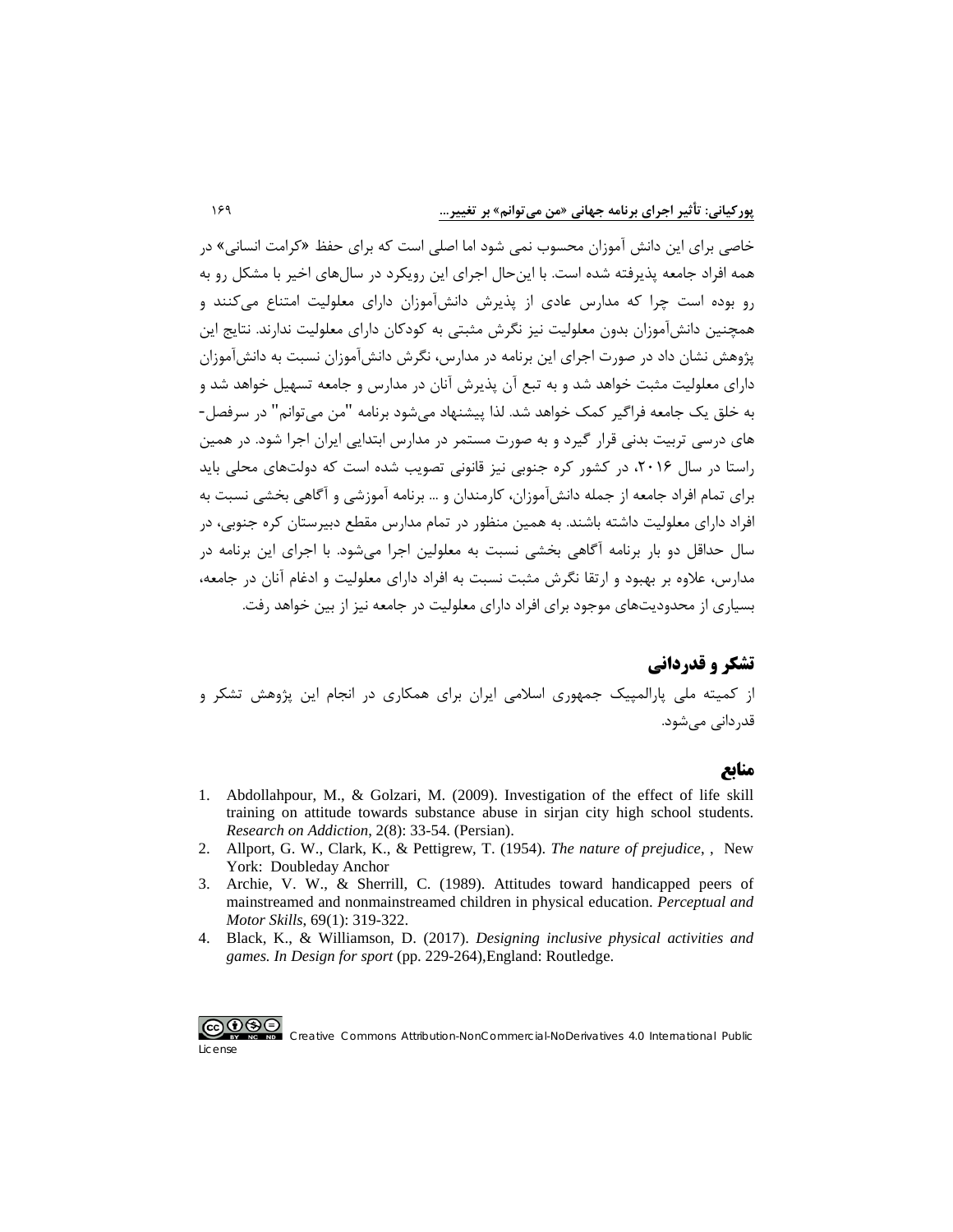- 5. Block, M. (2000). *[A teacher's guide to including students with disabilities in](https://eric.ed.gov/?id=ED497276)  [regular physical education.](https://eric.ed.gov/?id=ED497276)*, Maryland: Brookes Publishing Co.
- 6. [Block, M. E. \(1995\). Development and validation of the children's attitudes toward](https://journals.humankinetics.com/view/journals/apaq/12/1/article-p60.xml)  [integrated physical education–revised \(CAIPE–R\) inventory.](https://journals.humankinetics.com/view/journals/apaq/12/1/article-p60.xml) *Adapted Physical [Activity Quarterly](https://journals.humankinetics.com/view/journals/apaq/12/1/article-p60.xml)*, 12(1): 60-77.
- 7. Booth, T., & Ainscow, M. (2002). *[Index for inclusion: developing learning and](https://eric.ed.gov/?id=ED470516)  participation in schools (2nd edn)*, [Bristol: Centre for Studies on Inclusive](https://eric.ed.gov/?id=ED470516)  [Education \(CSIE\)](https://eric.ed.gov/?id=ED470516) .
- 8. Causton, J. (2014). *[The principal's handbook for leading inclusive](https://products.brookespublishing.com/The-Principals-Handbook-for-Leading-Inclusive-Schools-P696.aspx) schools*, Maryland: [Brookes Publishing Co.](https://products.brookespublishing.com/The-Principals-Handbook-for-Leading-Inclusive-Schools-P696.aspx)
- 9. [Chen, C.-C. J., Ryuh, Y.-J., Fang, Q., Lee, Y., & Kim, M.-L. \(2019\). The Effects of](https://www.proquest.com/docview/2255732036)  [Inclusive Soccer Program on Motor Performance and Sport Skill in Young Adults](https://www.proquest.com/docview/2255732036)  [with and without Intellectual Disabilities.](https://www.proquest.com/docview/2255732036) *Journal of Developmental and Physical [Disabilities](https://www.proquest.com/docview/2255732036)*, 31(4): 487-499.
- 10. [Choi, P. H. N., & Cheung, S. Y. \(2019\). Inclusive Sand-Shoeing Training Program](https://eric.ed.gov/?id=EJ1219525)  [for Students with and without Intellectual Disabilities in Hong Kong.](https://eric.ed.gov/?id=EJ1219525) *ICHPER-SD [Journal of Research](https://eric.ed.gov/?id=EJ1219525)*, 10(2): 3-7.
- 11. [Craig, P. J., Barcelona, B., Aytur, S., Amato, J., & Young, S. J. \(2019\). Using](https://js.sagamorepub.com/trj/article/view/9720)  [Inclusive Sport for Social Change in Malawi, Africa.](https://js.sagamorepub.com/trj/article/view/9720) *Therapeutic Recreation Journal*, 53(3): [244-263.](https://js.sagamorepub.com/trj/article/view/9720)
- 12. [Dattilo, J. \(1996\). Inclusive Leisure Services: Responding to the Rights of People](https://discover.lshtm.ac.uk/discovery/openurl?institution=44HYG_INST&rfr_id=info:sid%252Fprimo.exlibrisgroup.com-bX-Bx&rfr_id=info:sid%2Fprimo.exlibrisgroup.com-29810085-Bx&rft_val_fmt=info:ofi%2Ffmt:kev:mtx:&rft.epage=315&rft.volume=28&rft_id=info:doi%2F&rft.isbn_list=&rft.jtitle=Journal%20of%20leisure%20research&rft.genre=article&rft.issue=4&rft.aulast=Bedini&rft.auinit=L&rft.date=1996&rft.eisbn_list=&rft.spage=312&rft.au=Bedini,%20L&rft.atitle=Inclusive%20leisure%20services:%20Responding%20to%20the%20rights%20of%20people%20with%20disabilities%20-%20Dattilo,J&rft.issn=0022-2216&rft.eissn=2159-6417&svc_dat=CTO&vid=44HYG_INST:44HYG_VU1)  with Disabilities. *[Journal of Leisure Research](https://discover.lshtm.ac.uk/discovery/openurl?institution=44HYG_INST&rfr_id=info:sid%252Fprimo.exlibrisgroup.com-bX-Bx&rfr_id=info:sid%2Fprimo.exlibrisgroup.com-29810085-Bx&rft_val_fmt=info:ofi%2Ffmt:kev:mtx:&rft.epage=315&rft.volume=28&rft_id=info:doi%2F&rft.isbn_list=&rft.jtitle=Journal%20of%20leisure%20research&rft.genre=article&rft.issue=4&rft.aulast=Bedini&rft.auinit=L&rft.date=1996&rft.eisbn_list=&rft.spage=312&rft.au=Bedini,%20L&rft.atitle=Inclusive%20leisure%20services:%20Responding%20to%20the%20rights%20of%20people%20with%20disabilities%20-%20Dattilo,J&rft.issn=0022-2216&rft.eissn=2159-6417&svc_dat=CTO&vid=44HYG_INST:44HYG_VU1)*, 28(4): 312 .
- 13. [DePauw, K. P., & Doll-Tepper, G. \(2000\). Toward progressive inclusion and](https://journals.humankinetics.com/view/journals/apaq/17/2/article-p135.xml)  [acceptance: Myth or reality? The inclusion debate and bandwagon discourse.](https://journals.humankinetics.com/view/journals/apaq/17/2/article-p135.xml)  *[Adapted Physical Activity Quarterly](https://journals.humankinetics.com/view/journals/apaq/17/2/article-p135.xml)*, 17(2): 135-143.
- 14. [Ješina, O., Lucas, S., Kudláček, M., Janečka, Z., Machová, I., & Wittmannová, J.](https://scholar.google.com/scholar?hl=en&as_sdt=0%2C5&q=Effect+of+an+intervention+program+on+attitude+of+elementary+school+children+toward+inclusion+of+children+with+disability.%2C+Paper+presented+at+the+Proccedings+of+the+8th+European+Conference+of+Adapted+Physical+Activity&btnG=)  [\(2006\). Effect of an intervention program on attitude of elementary school children](https://scholar.google.com/scholar?hl=en&as_sdt=0%2C5&q=Effect+of+an+intervention+program+on+attitude+of+elementary+school+children+toward+inclusion+of+children+with+disability.%2C+Paper+presented+at+the+Proccedings+of+the+8th+European+Conference+of+Adapted+Physical+Activity&btnG=)  [toward inclusion of children with disability,](https://scholar.google.com/scholar?hl=en&as_sdt=0%2C5&q=Effect+of+an+intervention+program+on+attitude+of+elementary+school+children+toward+inclusion+of+children+with+disability.%2C+Paper+presented+at+the+Proccedings+of+the+8th+European+Conference+of+Adapted+Physical+Activity&btnG=)*8th European Conference of Adapted Physical Activity*[, Olomouc, Rep. Checa.](https://scholar.google.com/scholar?hl=en&as_sdt=0%2C5&q=Effect+of+an+intervention+program+on+attitude+of+elementary+school+children+toward+inclusion+of+children+with+disability.%2C+Paper+presented+at+the+Proccedings+of+the+8th+European+Conference+of+Adapted+Physical+Activity&btnG=)
- 15. [Kalymon, K., Gettinger, M., & Hanley-Maxwell, C. \(2008\). Middle school boys'](https://journals.sagepub.com/doi/10.1177/0741932508327470)  [perspectives on social relationships with peers with disabilities.](https://journals.sagepub.com/doi/10.1177/0741932508327470) *Remedial and [Special Education](https://journals.sagepub.com/doi/10.1177/0741932508327470)*, 31(4): 305-316.
- 16. [Katz, D. \(1960\). The functional approach to the study of attitudes.](https://academic.oup.com/poq/article-abstract/24/2/163/1884959?redirectedFrom=fulltext) *Public opinion [quarterly](https://academic.oup.com/poq/article-abstract/24/2/163/1884959?redirectedFrom=fulltext)*, 24(2): 163-204.
- 17. [Lee ,K., Narasaki-Jara, M., Park, J., Lai, B., Davis, R., & Oh, J. \(2020\). The Long](https://www.tandfonline.com/doi/abs/10.1080/1034912X.2020.1758303)[term Effect of a Paralympic Sports Class on Korean High School Students'](https://www.tandfonline.com/doi/abs/10.1080/1034912X.2020.1758303)  [Attitudes towards Peers with Disabilities and Perceptions of Their Human Rights.](https://www.tandfonline.com/doi/abs/10.1080/1034912X.2020.1758303)  *[International Journal of Disability, Development and Education](https://www.tandfonline.com/doi/abs/10.1080/1034912X.2020.1758303)*, 67(1):1-13.
- 18. [limoochi, S., Moshref Javadi, B., Safania, A., Mohamadi, F. \(2020\). Identification](https://smms.basu.ac.ir/article_3334.html)  [of Effective Factors on the Participation of the People with Disabilities in Sport](https://smms.basu.ac.ir/article_3334.html)  Activities. *[Contemporary Studies On Sport Managemen](https://smms.basu.ac.ir/article_3334.html)*t , 9(18): 77-90. doi: [10.22084/smms.2020.20907.2513](https://smms.basu.ac.ir/article_3334.html) (Persian)

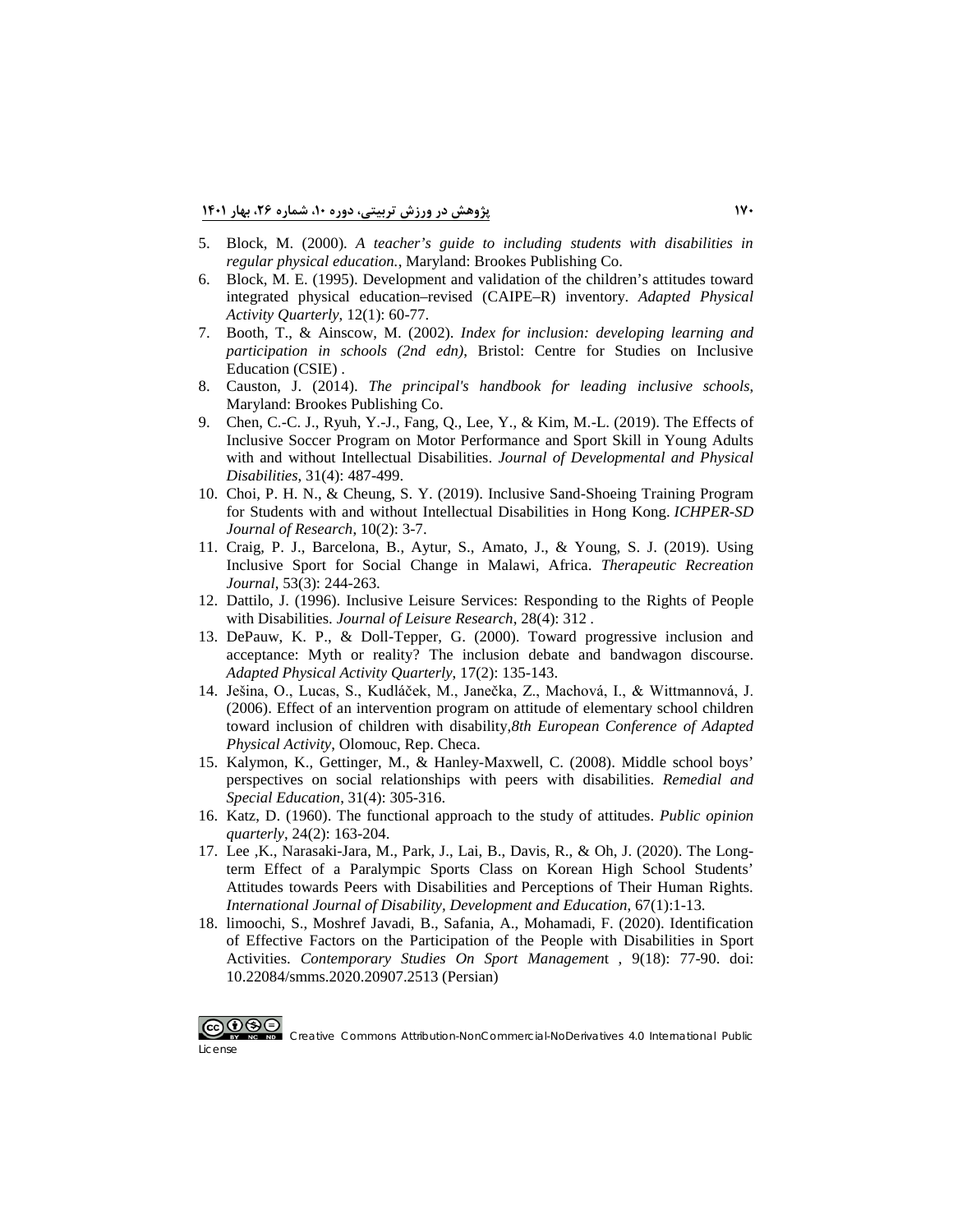- 19. [Lindstrom, H. \(1992\). Integration of sport for athletes with disabilities into sport](https://en.calameo.com/books/003373219d6740a6960a1)  [programmes for able-bodied athletes.](https://en.calameo.com/books/003373219d6740a6960a1) *Palaestra*, 8(3): 28-32.
- 20. Little, M. (1990). *[Acceptance and access by accentuation](https://link.springer.com/chapter/10.1007/978-3-642-74873-8_21) of ability Adapted Physical Activity* [\(pp. 137-143\), Berlin:Springer.](https://link.springer.com/chapter/10.1007/978-3-642-74873-8_21)
- 21. [Liu, Y., Kudláček, M., & Ješina, O. \(2010\). The influence of Paralympic School](https://gymnica.upol.cz/artkey/gym-201002-0007_The_influence_of_Paralympic_School_Day_on_children_s_attitudes_towards_people_with_disabilities.php)  [Day on children's attitudes towards people with disabilities.](https://gymnica.upol.cz/artkey/gym-201002-0007_The_influence_of_Paralympic_School_Day_on_children_s_attitudes_towards_people_with_disabilities.php) *Acta Gymnica*, 40(2): [63-69.](https://gymnica.upol.cz/artkey/gym-201002-0007_The_influence_of_Paralympic_School_Day_on_children_s_attitudes_towards_people_with_disabilities.php)
- 22. [McKay, C., Haegele, J & ,.Block, M. \(2019\). Lessons learned from Paralympic](https://journals.sagepub.com/doi/abs/10.1177/1356336X18768038)  [School Day: Reflections from the students.](https://journals.sagepub.com/doi/abs/10.1177/1356336X18768038) *European Physical Education Review*, 25(3): [745-760](https://journals.sagepub.com/doi/abs/10.1177/1356336X18768038) .
- 23. [McKay, C., & Park, J. Y. \(2019\). The Impact of Paralympic Skill Lab on College](https://www.tandfonline.com/doi/abs/10.1080/24711616.2018.1551732)  Student Cognitive Attitudes [toward Inclusive Lifetime Sport and Fitness.](https://www.tandfonline.com/doi/abs/10.1080/24711616.2018.1551732)  *International Journal of [Kinesiology in Higher Education](https://www.tandfonline.com/doi/abs/10.1080/24711616.2018.1551732)*, 3(3): 67-76.
- 24. [McKay, C., Park, J. Y., & Block, M. \(2018a\). Exploring the variables associated](https://www.tandfonline.com/doi/abs/10.1080/13603116.2018.1550117)  [with student attitudes toward inclusion in physical education after taking part in the](https://www.tandfonline.com/doi/abs/10.1080/13603116.2018.1550117)  Paralympic School Day programme. *[International Journal of Inclusive Education](https://www.tandfonline.com/doi/abs/10.1080/13603116.2018.1550117)*, [25\(2\):](https://www.tandfonline.com/doi/abs/10.1080/13603116.2018.1550117) 1-19.
- 25. [McKay, C., Park, J. Y., & Block, M. \(2018b\). Fidelity criteria development:](https://pubmed.ncbi.nlm.nih.gov/29542327/)  [Aligning Paralympic school day with contact theory.](https://pubmed.ncbi.nlm.nih.gov/29542327/) *Adapted Physical Activity [Quarterly](https://pubmed.ncbi.nlm.nih.gov/29542327/)*, 35(2): 233-242.
- 26. Moon, M. S. (1994). *[Making School and Community Recreation Fun for Everyone](https://eric.ed.gov/?id=ED376626)*: [Places and Ways To Integrate: ERIC.](https://eric.ed.gov/?id=ED376626)
- 27. [Nadri, A. \(2019\). Investigating Obstacles of Participation in Physical Activities and](http://msb.journals.umz.ac.ir/article_2204.html?lang=en)  [Exercise among the Disabled of Kermanshah Province.](http://msb.journals.umz.ac.ir/article_2204.html?lang=en) *Journal of Sport [Management and Motor Behavior](http://msb.journals.umz.ac.ir/article_2204.html?lang=en)*, 16(31): 152-137. doi: [10.22080/jsmb.2019.10795.2453](http://msb.journals.umz.ac.ir/article_2204.html?lang=en) (Persian)
- 28. [Panagiotou, A. K., Evaggelinou, C., Doulkeridou, A., Mouratidou, K., & Koidou, E.](https://eujapa.upol.cz/artkey/euj-200802-0003_attitudes-of-5th-and-6th-grade-greek-students-toward-the-inclusion-of-children-with-disabilities-in-physical-ed.php)  (2008). Attitudes of  $5<sup>th</sup>$  and  $6<sup>th</sup>$  grade Greek student toward the inclusion of children [with disabilities in physical education classes after a Paralympic education program.](https://eujapa.upol.cz/artkey/euj-200802-0003_attitudes-of-5th-and-6th-grade-greek-students-toward-the-inclusion-of-children-with-disabilities-in-physical-ed.php)  *[European Journal of Adapted Physical Activity](https://eujapa.upol.cz/artkey/euj-200802-0003_attitudes-of-5th-and-6th-grade-greek-students-toward-the-inclusion-of-children-with-disabilities-in-physical-ed.php)*, 1(2): 31-43
- 29. [Qi, J., & Ha, A. S. \(2012\). Inclusion in physical education: A review of literature.](https://www.tandfonline.com/doi/abs/10.1080/1034912X.2012.697737)  International *[Journal of Disability, Development and Education](https://www.tandfonline.com/doi/abs/10.1080/1034912X.2012.697737)*, 59(3): 257-281 .
- 30. Reynolds, R. (1993). *[Recreation and leisure lifestyle changes. The ADA mandate](https://eric.ed.gov/?q=Paul+Neubert&id=ED354660)  [for social change](https://eric.ed.gov/?q=Paul+Neubert&id=ED354660)*. Maryland: Brooks Publcation Co.
- 31. Sherrill, C. (1998). *[Adapted physical activity, recreation and sport](https://eric.ed.gov/?id=ED411651)*, Boston:ERIC
- 32. Siperstein, G. (2006). *Adjective checklist (ACL)*. [Boston: Center for Social](https://www.umb.edu/csde/instruments/acl)  [Development and Education, University of Massachusetts](https://www.umb.edu/csde/instruments/acl)
- 33. [Taherian, M., Rasouli, M. R., & Abuhamzeh, A. \(2017\). The Effect of Educational](https://www.sid.ir/en/Journal/ViewPaper.aspx?ID=565591)  [Movies on Changing The Attitude of High School student in Damavand Toward](https://www.sid.ir/en/Journal/ViewPaper.aspx?ID=565591)  drug Abuse. *Media Studies*[, 12\(1\): 36-37 \(Persian\)](https://www.sid.ir/en/Journal/ViewPaper.aspx?ID=565591)
- 34. United Nations Educational. [\(2008\). International conference](https://unesdoc.unesco.org/ark:/48223/pf0000182999) on education, 48th [session ,Geneva.](https://unesdoc.unesco.org/ark:/48223/pf0000182999)